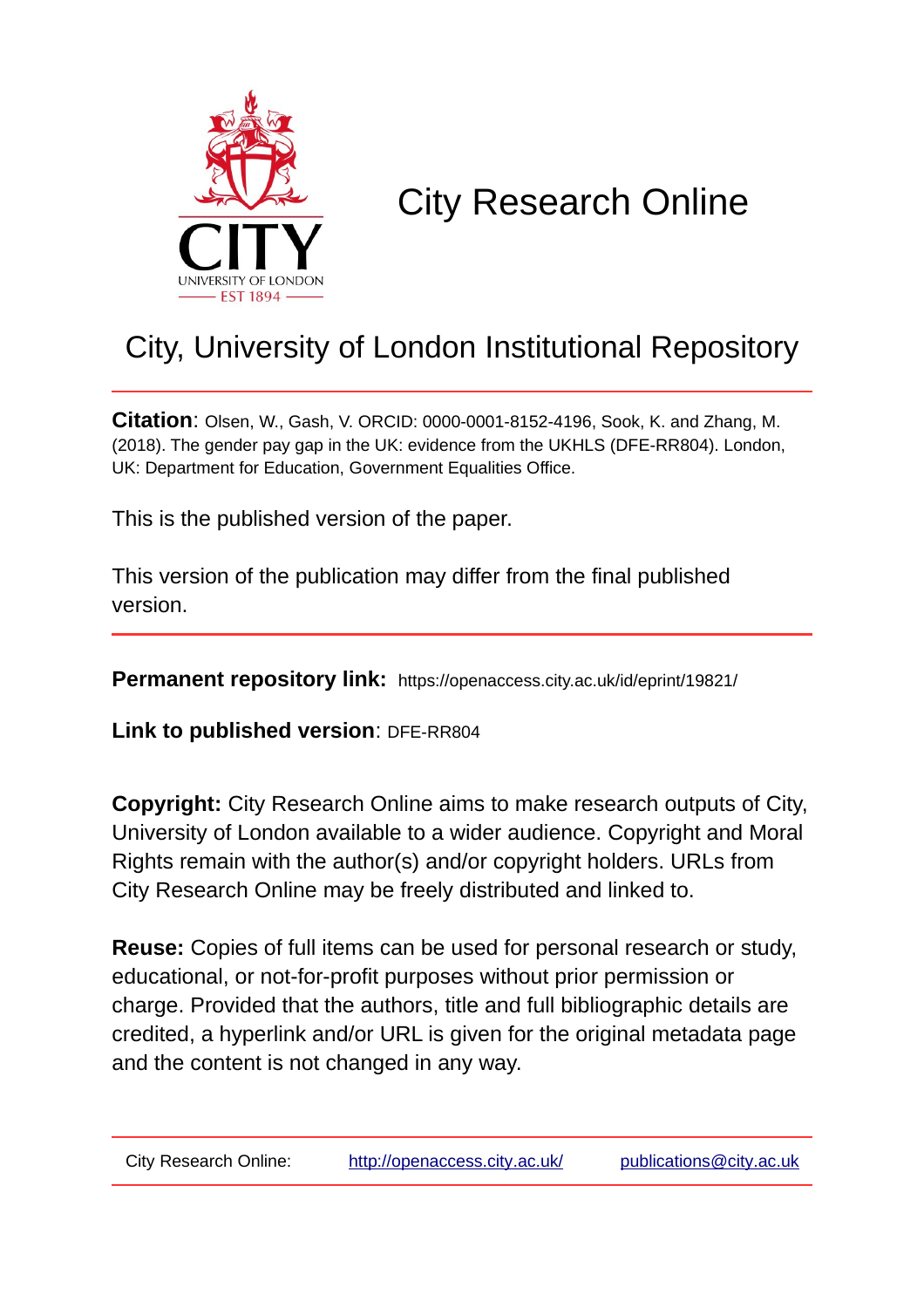

# **The gender pay gap in the UK: evidence from the UKHLS**

**Research report**

**May 2018**

**Prof. Wendy Olsen, Dr. Vanessa Gash, Sook Kim, Dr. Min Zhang**

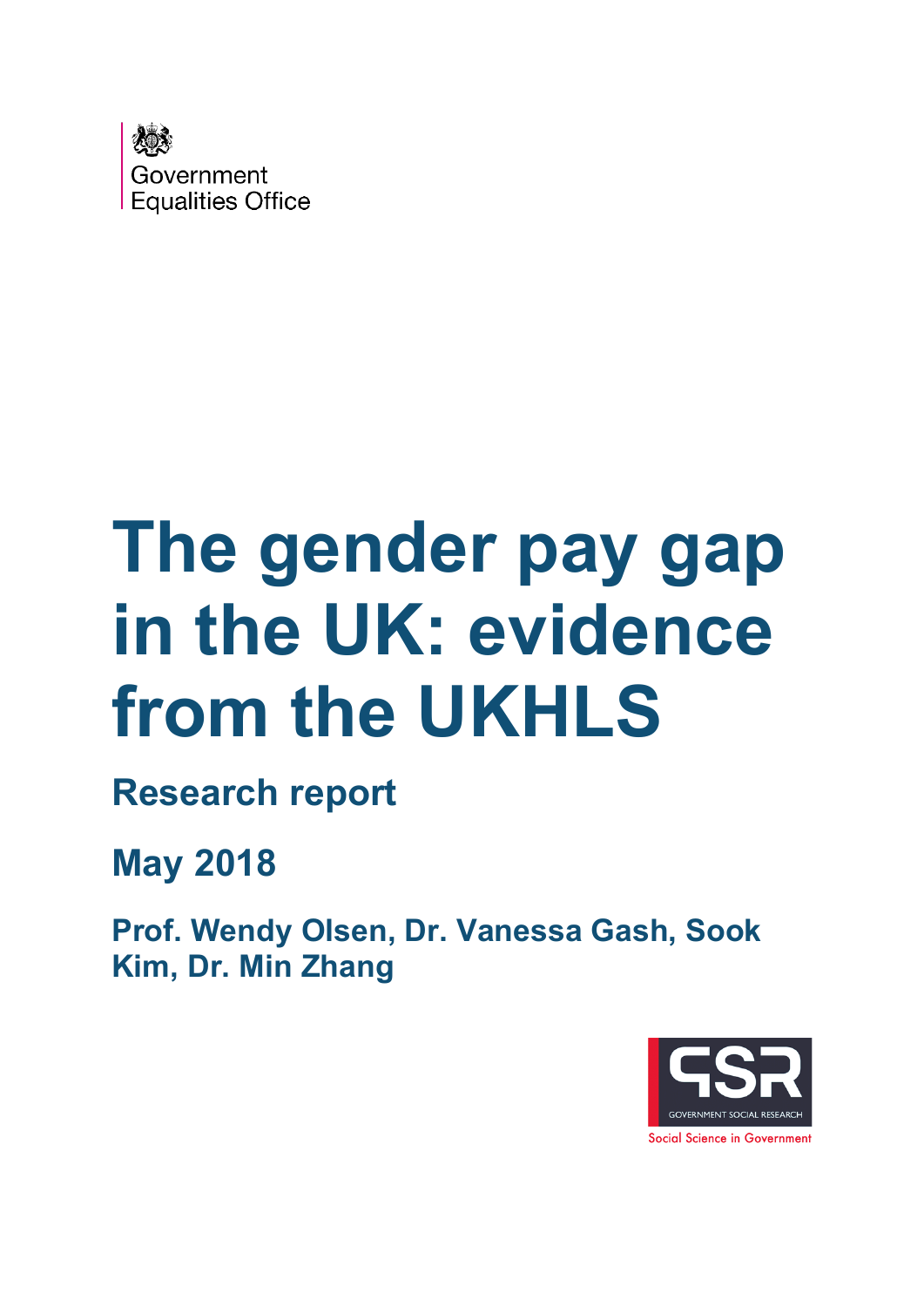# **Contents**

| List of figures                                   | 3  |
|---------------------------------------------------|----|
| List of tables                                    | 4  |
| <b>Executive summary</b>                          | 5  |
| 1. Introduction                                   | 8  |
| 2. Method and analysis                            | 9  |
| The data                                          | 9  |
| Measuring the gender pay gap                      | 9  |
| Government headline measure of GPG                | 9  |
| The GPG at the mean versus the median             | 11 |
| Drivers and protective factors                    | 11 |
| Real versus nominal wages                         | 11 |
| Decomposition techniques and sample strategy      | 11 |
| Simulation decomposition                          | 13 |
| Variable definitions                              | 13 |
| <b>Robustness tests</b>                           | 14 |
| 3. Earlier research                               | 15 |
| 4. Current sample descriptives                    | 17 |
| Work history characteristics                      | 18 |
| 5. The gender pay gap in 2014/2015                | 20 |
| 6. Primary predictors of wage rates               | 21 |
| 7. Drivers and protective factors in 2014/2015    | 23 |
| <b>Drivers</b>                                    | 25 |
| <b>Protective factors</b>                         | 25 |
| Changes in the drivers and protective factors     | 27 |
| 8. Addendum: Recent changes in the gender pay gap | 29 |
| Appendix                                          | 31 |
| Bibliography                                      | 34 |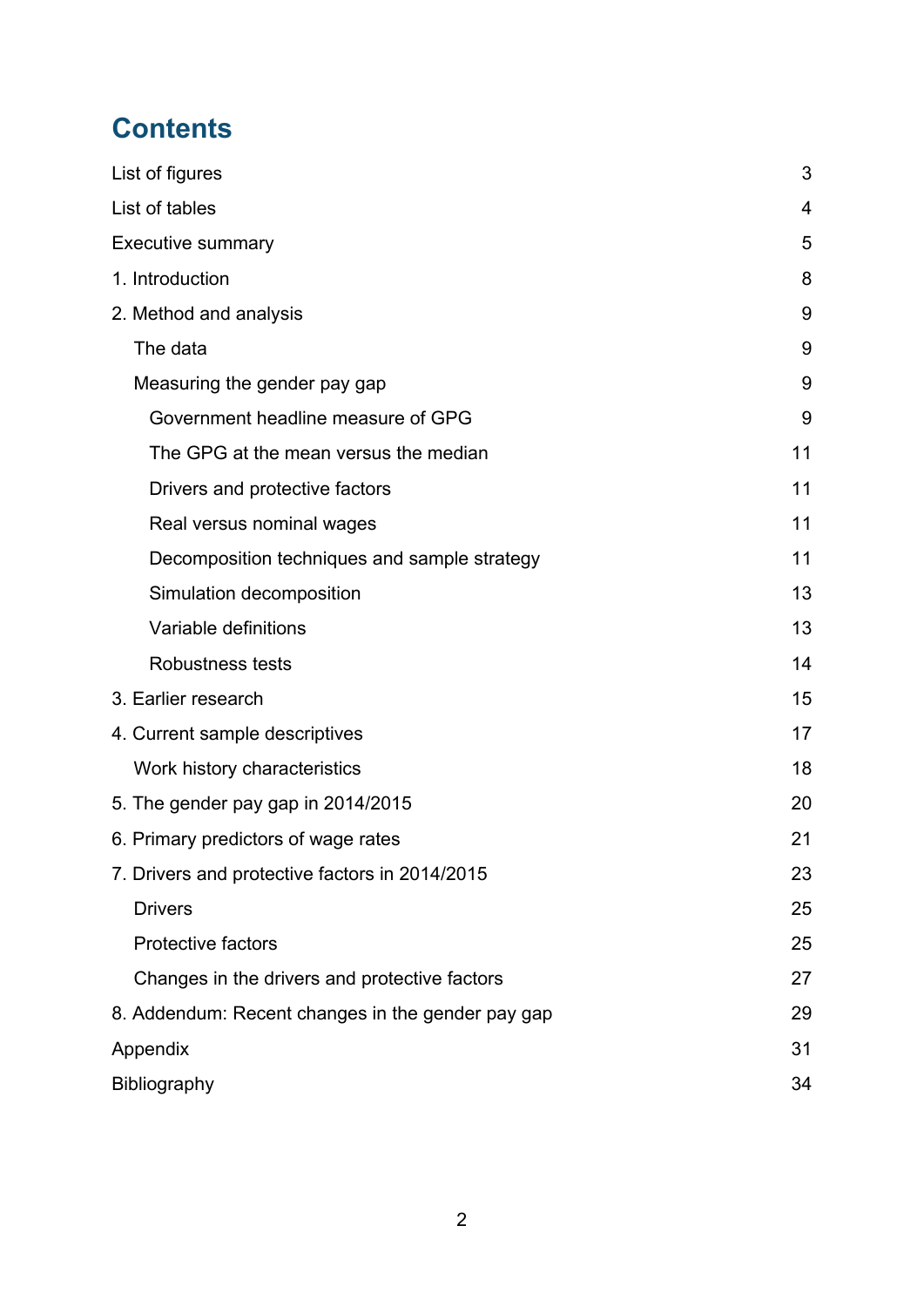# <span id="page-3-0"></span>**List of figures**

| Figure 1 Drivers of the pay gap, 2007                                             | 16 |
|-----------------------------------------------------------------------------------|----|
| Figure 2 Work-history characteristics for men and women by working-time status 19 |    |
| Figure 3 Main drivers and protective factors of the pay gap in the UK             | 24 |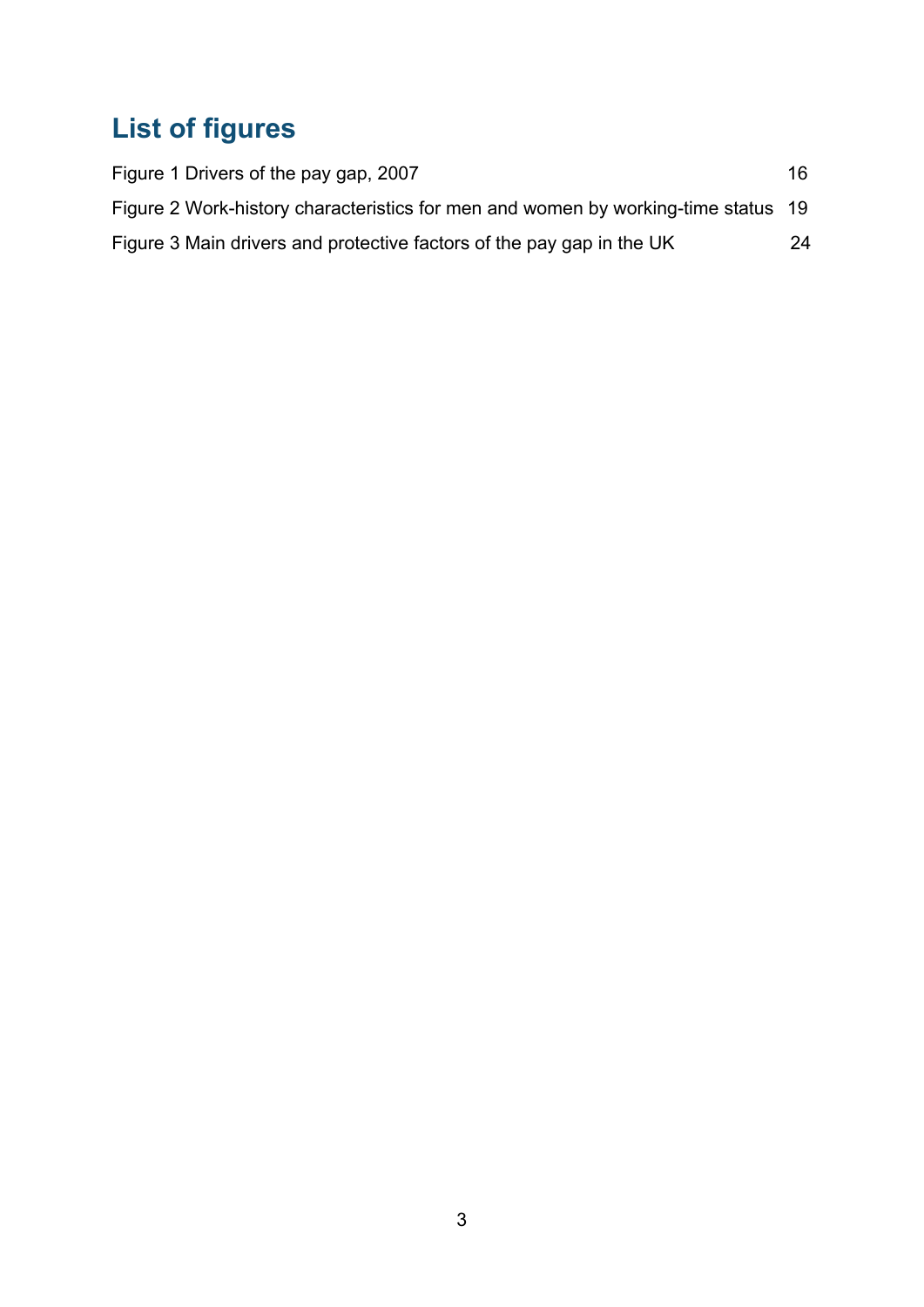# <span id="page-4-0"></span>**List of tables**

| Table 1 Overall pay gap by mean and median earnings: ASHE vs. UKHLS                    | 10 |
|----------------------------------------------------------------------------------------|----|
| Table 2 Key characteristics of workers in the UK,<br>by gender and working-time status | 18 |
| Table 3 The gender pay gap in hourly earnings by working-time                          | 20 |
| Table 4 Regression analysis, the primary predictors of hourly earnings                 | 22 |
| Table 5 Comparing the gender pay gap over time                                         | 30 |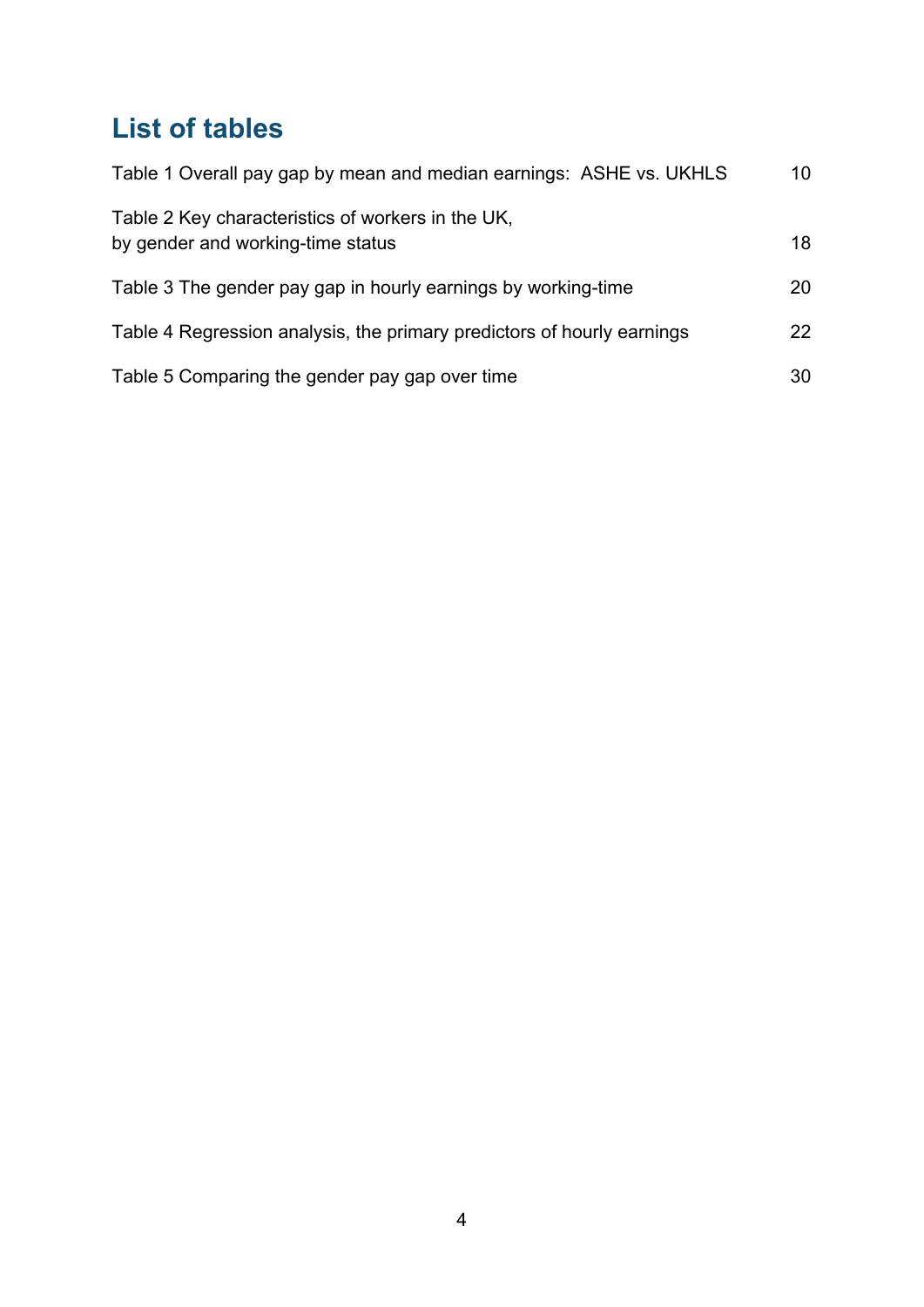# <span id="page-5-0"></span>**Executive summary**

This report provides an analysis of the main predictors of the gender pay gap (the gap between men and women's average hourly earnings) using the latest waves of the British Household Panel Survey (BHPS) and the United Kingdom Household Longitudinal Survey (UKHLS) relating to 2014/2015. We also provide additional tests using 2009/2010 data. The findings delivered in the report can be considered alongside the findings of our earlier research on the topic (Olsen et al. 2010a, b), with a similar research strategy and research method applied.

The report contributes to ongoing efforts to monitor the Gender Pay Gap (GPG) in an effort to approach parity in pay for men and women. ONS estimates suggest a median gender pay gap of 19.3% in 2015 for the UK as a whole, in its analysis of the Annual Survey of Hours and Earnings (ASHE) data. This report uses alternative data sources: the British Household Panel Survey (BHPS) and the United Kingdom Household Longitudinal Survey (UKHLS), which provide additional information necessary for our statistical analyses. All figures within this report use these data unless otherwise stated. This has led to some divergence in our estimates of the GPG than those generated using ASHE. Further differences can be found in our estimates of the GPG at the mean, whilst the ONS tends to examine the GPG at the median<sup>[1](#page-5-1)</sup>. ONS estimates of the gender pay gap at the median suggest a larger pay gap than their estimates at the mean (ONS, 2016a).

A review of our sample statistics underscores the ongoing differences between women and men in their working strategies. Our sample statistics show that 81% of part-time workers were women in 2014/2015 and that 56% of full-time workers were men. So while an increasingly large proportion of women are in full-time employment, part-time employment, in particular, is deeply gendered. We also find that women with children continue to pursue part-time employment over full-time employment. While 38% of our female sample has children overall, the percentage rises to 51% for those who work part-time. There is no similar effect for men.

Turning our attention to the job characteristics of those in part-time and full-time employment, we note similar percentages of women and men in temporary contracts overall, and that the percentages of those on temporary contracts are higher for workers in part-time posts. The discrepancy is also greatest for male part-time workers: 8% of women who work part-time are on temporary contracts compared to 18% of men who work part-time [\(Table 2\)](#page-18-1).

Key to our analysis is the effect of labour market and working history on wages and, therefore, the gender pay gap. We find that men in full-time employment have longer

<span id="page-5-1"></span><sup>&</sup>lt;sup>1</sup> A full discussion of the different implications of analyses of the GPG at the mean versus the median can be found on page 10.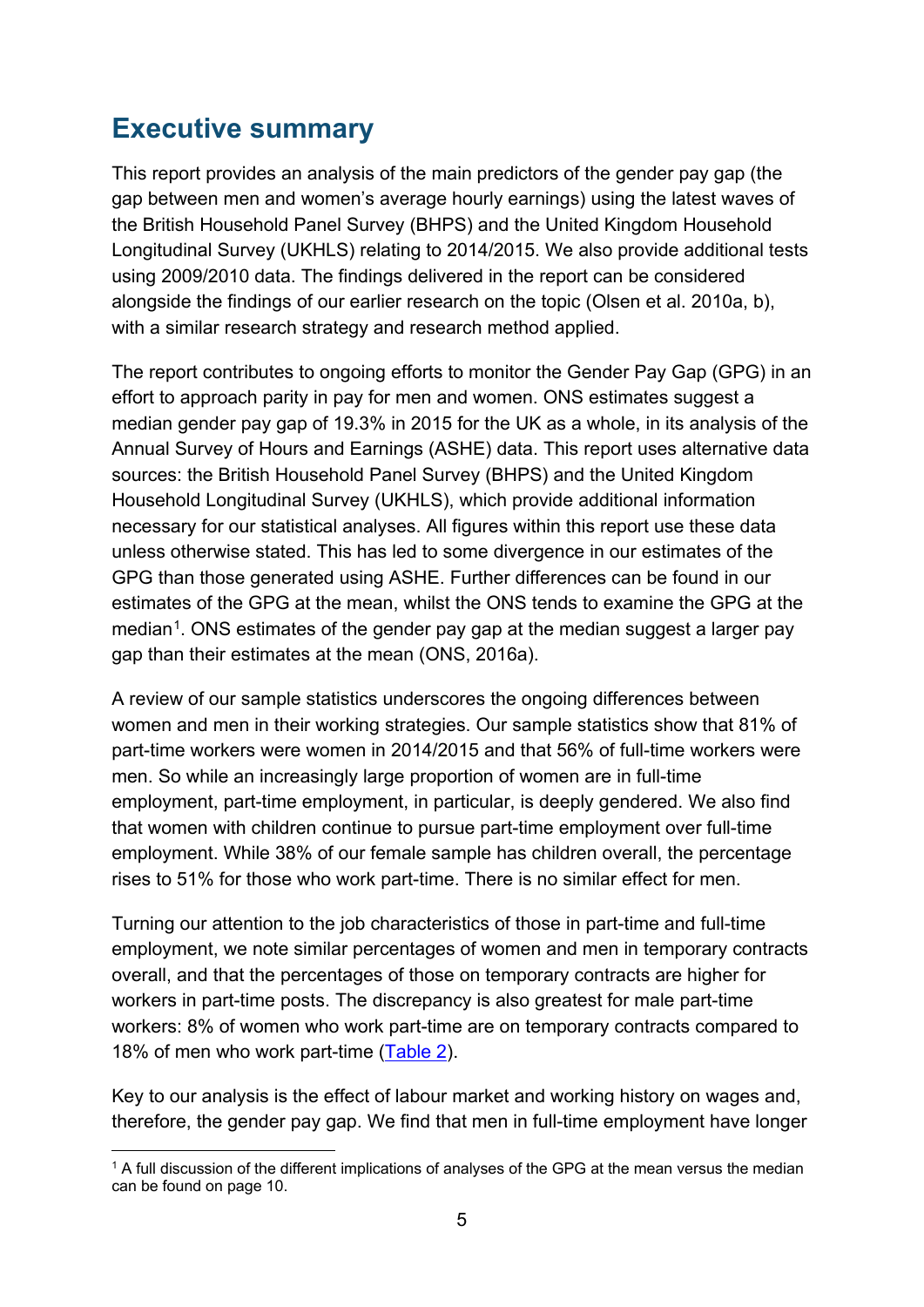full-time work-histories than women in full-time employment, 17.8 years compared to 13.2 years, and that men in full-time jobs tend to have had little to no exposure to part-time employment nor to unpaid care work in their work history. We also note the strong difference in work history between men in full-time jobs and those in part-time jobs: men in part-time jobs have almost ten years less full-time work history than men in full-time jobs, and considerable prior experience of part-time work.

We establish a decline in the gender pay gap; using data from 2004-2007 Olsen et al. (2010a) found a mean pay gap of 19%. In this report, using more recent data, we establish a pay gap of 14.4% in 2009/2010 and a pay gap of 13.4% in 2014/2015. While the most recent declines are welcome they also need to be understood within the context of declining real wages.

[Table 3](#page-20-1) presents calculations of gross hourly pay by gender and working-time status for 2014/2015. It reveals an average hourly pay of £10.47 for women in the UK and of £12.09 for men in 2014/2015, and a gross wage difference per hour of £1.62.

In this report, we decompose the predictors of the gender pay gap by key covariates, referring to those that increase the gender pay gap as 'drivers' and those that decrease it as 'protective factors'. We established the following drivers of the pay gap in the UK using 2014/2015 data: The biggest drivers of the gender pay gap in 2014/2015 concern male-female differentials in labour market history, accounting for 56% of the drivers of the gender pay gap. We find that women earn £0.91 less per hour compared to men because they have fewer years of full-time work in their work history and because they have more years of unpaid care work in their work history compared to men. The next biggest factor concerns unobserved components of the gender pay gap, which includes all observed and unobserved characteristics systematically associated with being female, which accounts for 35% of the drivers behind the pay gap. Here we can say that women earn £0.57 less per hour than men because of these unobserved factors [\(Figure 3\)](#page-24-1). While we cannot definitively say what these observed and unobserved factors are it is likely to be a combination of discriminatory behaviour against women and ongoing differentials in gendered behaviour between men and women. Pay differentials arising from industrial sector and occupational segregation are the next biggest drivers, accounting for 29% and 19% respectively.

We establish some significant changes in the protective features of the gender pay gap in the UK using 2014/2015 data. While institutional features, including public sector employment, continue to be protective against the pay gap, contrary to our earlier report we have found part-time employment to be a protective factor of the gender pay gap. We attribute this change, firstly, to the rise in male part-time employment which is of poor quality, and secondly to increased proportions of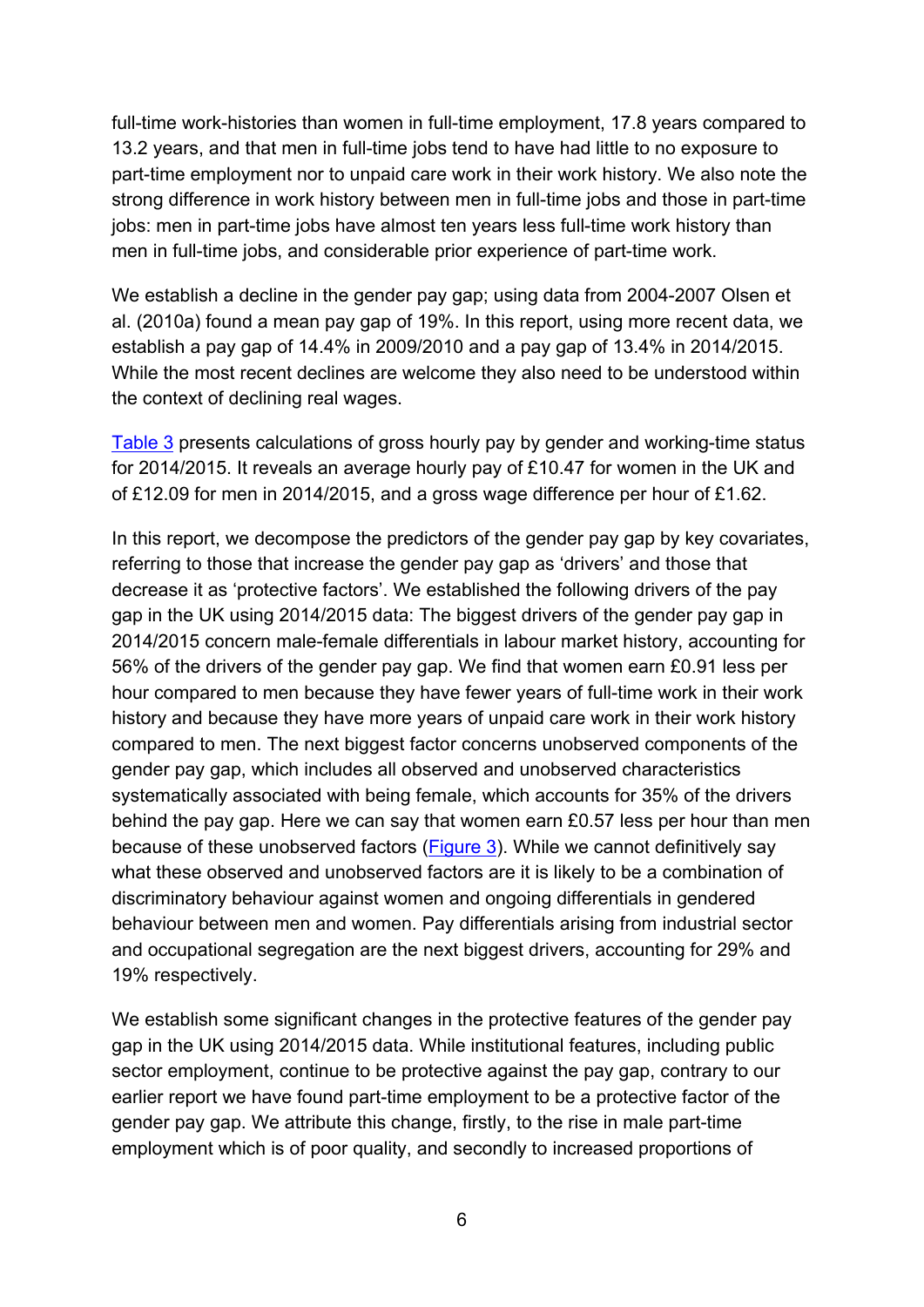female 'retention part-time workers'[2](#page-7-0). So, while previous research has found that many women have had to occupationally downgrade in pursuit of reduced-hours posts (Connolly and Gregory, 2008), recent changes in policy may be limiting such flows to lower-calibre positions. Though many part-time jobs continue to be of poor quality - part-time jobs are less likely to be permanent or unionised - there are also many part-time workers employed in the public sector, a sector typically regarded to have preferential working conditions over others. For our sample, we find 39% of women in part-time jobs work in the public sector compared to 21% of women in fulltime jobs. We find a pay premium for public sector employment when compared to private sector employment in the wage regressions estimated for this report, and have found a similar dynamic in our earlier research (Olsen et al 2010a). In addition to compositional differences as a result of the right to request flexible working, there has also been an increase in the proportion of men employed in part-time jobs since the recent recession, from 9.7% in 2007 to 11.9% in 2015 (OECD, 2016: 227-228), and this increase in male part-time employment has coincided with an increase in the percentage of men who are involuntarily employed in such posts.

<span id="page-7-0"></span> <sup>2</sup> Retention part-time workers are workers who were previously working full-time and successfully managed to renegotiate a part-time contract with their employer. Retention part-time workers tend to be more highly skilled and valued by their employers who agree to reduced working hours in an attempt to retain a valued employee.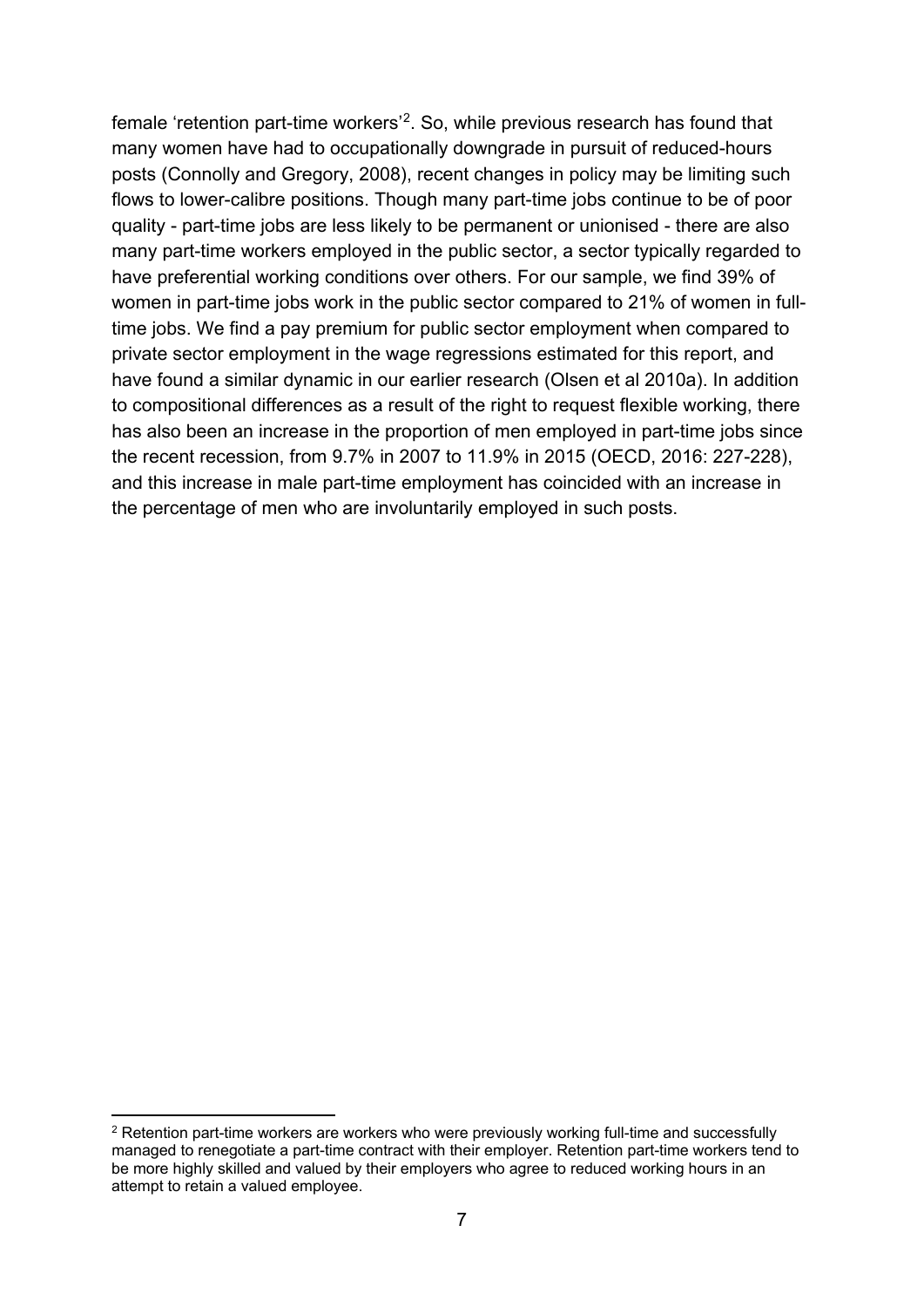# <span id="page-8-0"></span>**1. Introduction**

This report aims to uncover the ongoing sources of the gender pay gap (GPG), which, despite considerable legislative change, remains a feature of the UK labour market. The report is structured in the following manner. We begin with a brief outline of Olsen et al.'s (2010a) findings on the topic, with an aim to replicate that analysis using more recent data. We then provide estimates of the GPG using the latest available panel data from 2014/2015. This report includes a brief outline of the data used as well as our research method and empirical strategy.

As with other gender pay gap studies, we aim to reveal the predictors of the gender pay gap. This involves modelling the determinants of the wages of all workers and then identifying differences in the remuneration structures for women and men. The wage models estimated are then used to decompose the gender pay gap into its constitutive elements. This decomposition exercise is based on two important elements. First, it takes into account the importance of determinants such as education level, labour market experience and occupational group for an individual's wage. Secondly, the gender differences in the distribution of such determinants are taken into account. Using this methodology, we can see for instance, whether there are ongoing differences in industrial location<sup>[3](#page-8-1)</sup> between men and women, and whether this continues to account for a large portion of the pay gap. Conversely, we could determine that education is an important determinant of wages. However, given that education levels have become more equal between men and women, education may not be a large determinant of the gender wage gap. We can also identify whether there are features of employment which are protective of women's pay and as such could help decrease the gender pay gap.

This report examines the gender pay gap (GPG) in the UK using the latest available wave of the UK Household Longitudinal Study (UKHLS). The UKHLS is a panel dataset, used in this report as both cross-sectional and panel data, though weights have been used to ensure the data is relevant to the 2014/2015 time period. This report offers a simulated decomposition analysis of the GPG in an effort to replicate the analysis provided by Olsen et al. (2010a, b) and Olsen at al. (2013) which used an earlier version of UKHLS data, the British Household Panel Survey.

<span id="page-8-1"></span><sup>&</sup>lt;sup>3</sup> We use the standard industrial classification (SIC) to distinguish between up to eight different industrial sectors.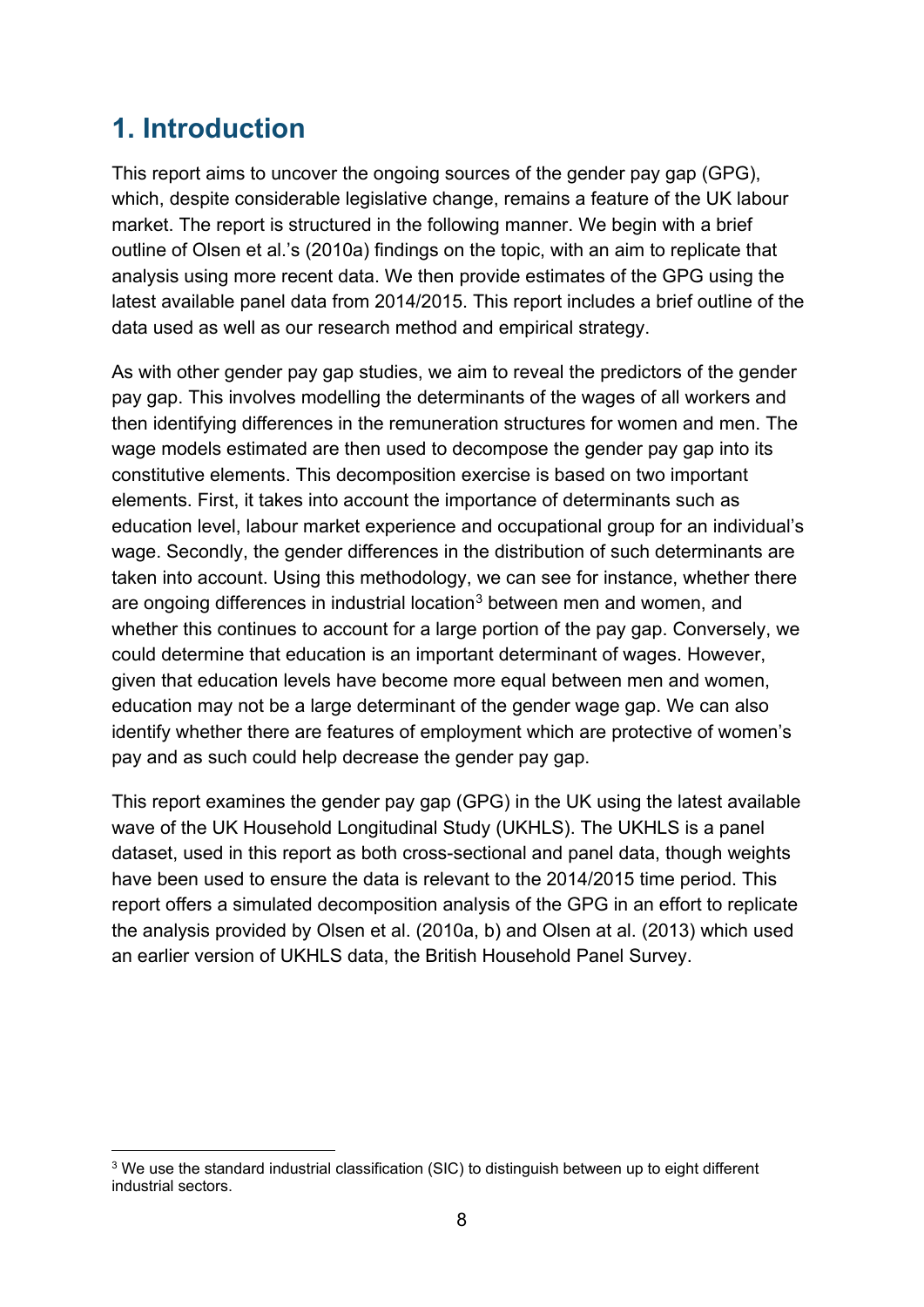# <span id="page-9-0"></span>**2. Method and analysis**

## <span id="page-9-1"></span>**The data**

We use the UK Household Longitudinal Study (UKHLS), also known as the Understanding Society dataset and the British Household Panel Survey (BHPS). The UKHLS is the principal panel dataset in the UK. It has replaced the British Household Panel Survey (BHPS), 1991-2008, although a subsample of the BHPS remains within the UKHLS. This means the full panel sequence, which began in 1991, is maintained for researchers. The UKHLS has six waves of data. It is considerably larger than the BHPS, with around 40,000 people interviewed at Wave 1. The first year of data collection was in 2009. The study collects data from household members aged 10 and above on an annual basis. The primary data point used in this report concerns the latest wave of the UKHLS (wave 6); information was collected from respondents during 2014/2015. We use the BHPS to provide a long-ranging analysis of work histories on the gender pay gap. These data points can go as far back as 1991, which is the first wave of the BHPS. We also provide some tests of recent change in the GPG by providing some estimates of the GPG in 2014/2015 and 2009/2010, using UKHLS only. All tables and figures identify the data used for any reported estimates.

## <span id="page-9-2"></span>**Measuring the gender pay gap**

## <span id="page-9-3"></span>**Government headline measure of GPG**

We anticipate this report will be used alongside Government headline measures of the GPG. It is important to note, however, that our estimates of the gender pay gap differ from those estimated by the Office of National Statistics (ONS). There are several reasons for this. The main reason concerns the different datasets used. The Government's ONS headline measure is based on the Annual Survey of Hours and Earnings (ASHE) data. The ASHE sample is based on a 1% sample of employees on the pay as you earn register (PAYE) though employers are responsible for providing employee information. While ASHE is one of the largest datasets on earnings in the UK, it lacks key variables necessary for our analysis. The second reason for the difference in estimates concerns our examination of wages at the mean, while the Government's ONS measure is estimated at the median.

[Table 1](#page-10-0) below provides different estimates of the GPG using the Annual Survey of Hours and Earnings (ASHE) data and UKHLS data, and also provides an assessment of the difference in the GPG at the median versus the mean of the distribution of gross hourly pay. All estimates have been validated through multiple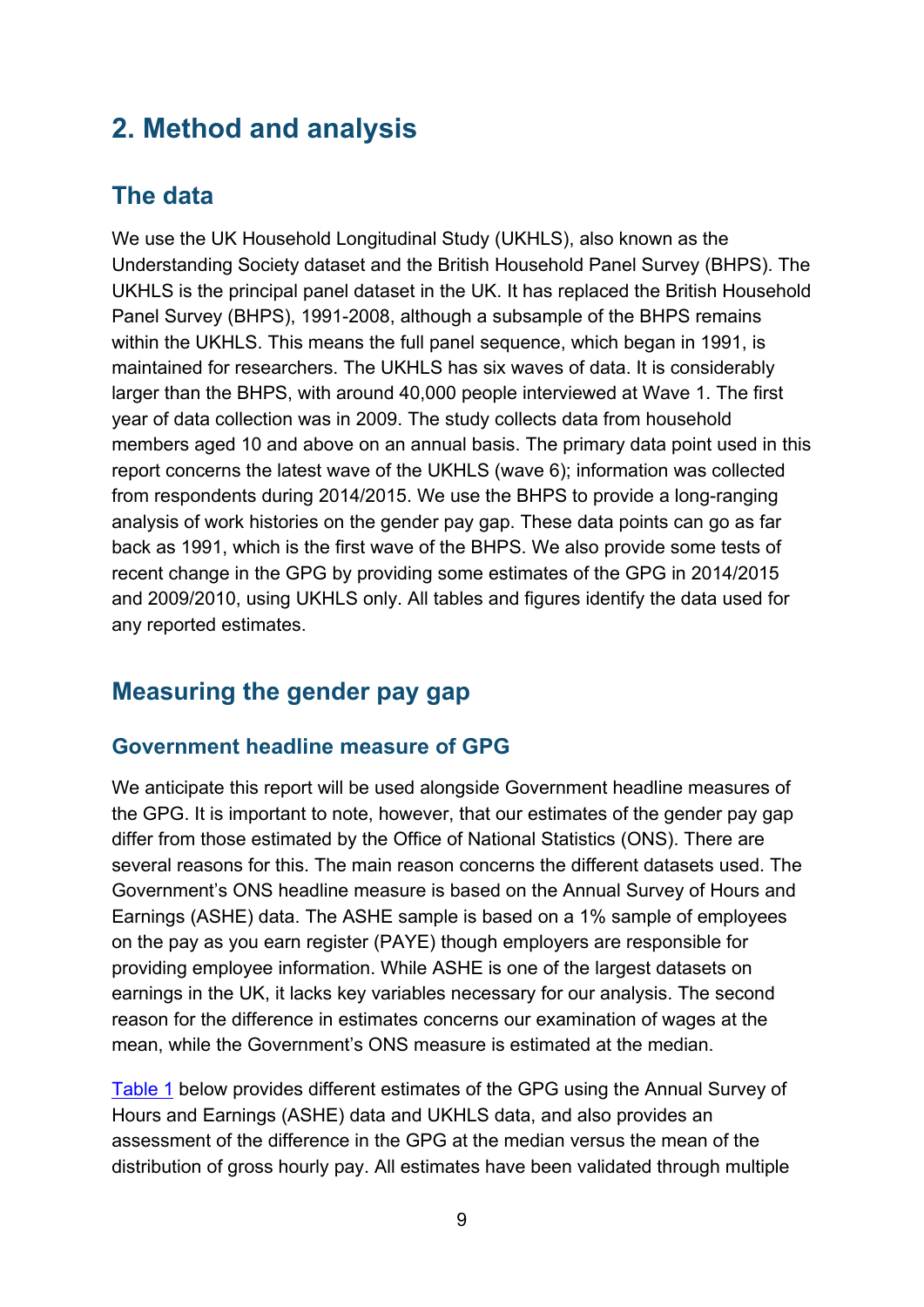checks to determine whether alternative strategies to obtain point estimates reveal similar results. Our *mean* estimates of the GPG are in line with those identified by others using the ASHE data (ONS 2016b, Brynin 2017, p.7). However, as can be seen in Table 1, different data can lead to different estimates of the GPG.

| Mean                                                                                                                                                                                                                                                               |              | <b>Median</b> |              |  |  |  |  |
|--------------------------------------------------------------------------------------------------------------------------------------------------------------------------------------------------------------------------------------------------------------------|--------------|---------------|--------------|--|--|--|--|
| <b>ASHE</b>                                                                                                                                                                                                                                                        | <b>UKHLS</b> | <b>ASHE</b>   | <b>UKHLS</b> |  |  |  |  |
| 17.7%                                                                                                                                                                                                                                                              | 13.4%        | 19.3%         | 5.8%         |  |  |  |  |
| Source: Authors' calculations and ONS, 2016b. The ONS definition is used here, with "all<br>male employees" as the denominator. The data for both samples relate to the 2014/2015<br>time period which was the latest available UKHLS data at the time of writing. |              |               |              |  |  |  |  |

<span id="page-10-0"></span>**Table 1: Overall pay gap by mean and median earnings: ASHE vs. UKHLS**

The ASHE estimates of the GPG are several percentage points higher than ours at the median, as are their point estimates of hourly pay (see [Figure A](#page-31-1) in the appendix). We attribute this to the following: (1) the UKHLS collects wage information directly from respondents, while ASHE is completed by employers on behalf of their employees using firm's payroll reports. (2) ASHE does not collect wage information for self-employed workers, while UKHLS does. We suggest that respondentcollected data is more likely to obtain responses from low-paid workers, as well as the pseudo self-employed working in the gig economy. Those on low pay may not be reported by firms to ASHE due to subcontracting, whereas in the UKHLS respondents can self-classify as employees and report their pay. For instance, in our sample of employees with positive labour income and non-missing variables on key characteristics associated with paid employment, we find 8% of our sample selfclassify their main labour market status as: 'doing caring work'. This suggests that UKHLS is more inclusive of low-pay and informal work than ASHE. (3) ASHE omits youth wages, while the UKHLS includes those on the 16-25 'youth' minimum wage rates (now renamed 'Living Wage'). (4) ASHE excludes those who have not been in continuous employment in their position for at least 12 months, those who are not deemed to be on an adult wage and those without employee status. They state: "[the estimates] relate to employees on adult rates of pay who have been in the same job for more than a year. ASHE is based on a 1% sample of jobs taken from HM Revenue and Customs' Pay As You Earn (PAYE) records" (ONS, 2016b). Exclusions based on tenure, employment status and adult wage minima are bound to affect point estimates of mean and median hourly pay. In combination, these differences in the sample selection for both data are expected to result in lower point estimates across the distribution of earnings in the UKHLS, with the greatest difference found on the right-hand side of the distribution of earnings. This is confirmed in [Figure A](#page-31-1) in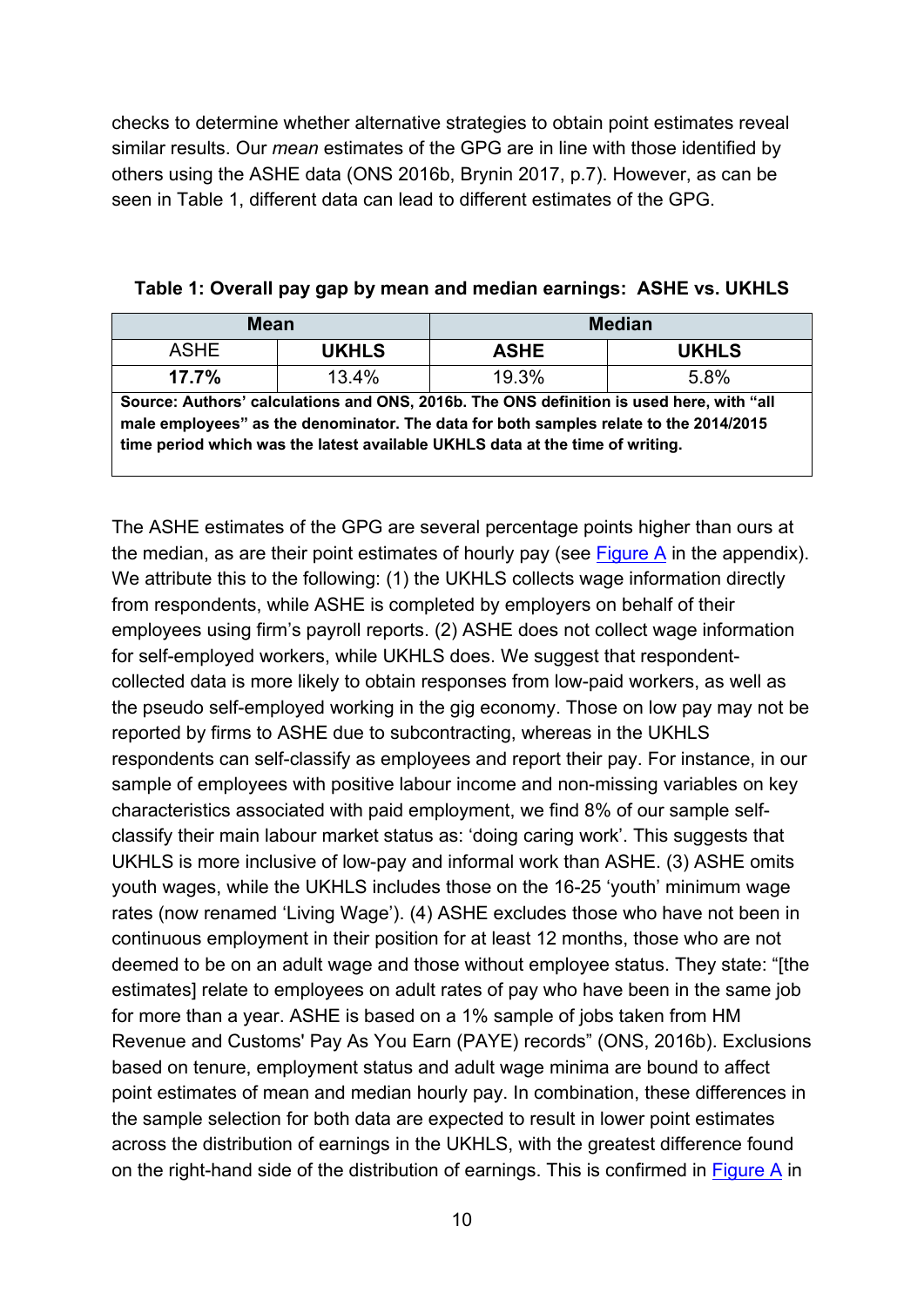the appendix which shows that ASHE has higher estimates of hourly pay in general, and that the differential is greatest for those in receipt of wages at the median and above (the 50<sup>th</sup> percentile).

## <span id="page-11-0"></span>**The GPG at the mean versus the median**

This report examines gender variation in gross hourly earned income *at the mean.* We do so for the following reasons. The first concerns our aim to provide a methodologically consistent manner of identifying the gender pay gap throughout the report and one which is consistent with our previous estimates at the mean (Olsen et al., 2010a). Second, our regression and decomposition methods are based on estimation methods which primarily base predictions at the mean, not the median; so for consistency, all our estimates of the overall gender pay gap also examine mean earnings. Third, there are notable differences in hourly pay at the mean and the median. In distributions that are skewed to the left, for instance when more people earn lower wages than higher ones, median wages will be lower than wages at the mean. This scenario is the current case in the UK and is true of the majority of national income distributions. Were we to shift our attention to an analysis at the median, however, we would weaken the effects of an important segment of the labour market, those in the upper echelons of paid employment. In an analysis of the gender pay gap, this segment is particularly important, as the gender pay gap is known to increase across the distribution of wages, with more men than women in receipt of high pay (Olsen et al. 2013, Figures 2-3).

## <span id="page-11-1"></span>**Drivers and protective factors**

We use the terminology 'drivers' to refer to covariates which, empirically, have been found to *increase the gender pay gap*. We use the term 'protective factor' to refer to covariates which, empirically, have been found to *decrease the gender pay gap*.

## <span id="page-11-2"></span>**Real versus nominal wages**

The report corrects for the changing purchasing power of earned income as a result of fluctuations in price levels. When considering the incentive and reward structures of paid employment it is important to recognise the purchasing power attached to wages. We use the ONS GDP deflator series to correct nominal income estimates in all analyses presented in this report.

## <span id="page-11-3"></span>**Decomposition techniques and sample strategy**

In our multivariate analyses, our report applies simulation decomposition methods which were previously applied in our 2010 report. We do so on two different subsamples of the available data: The first, sub-sample 1, uses all BHPS cohorts in the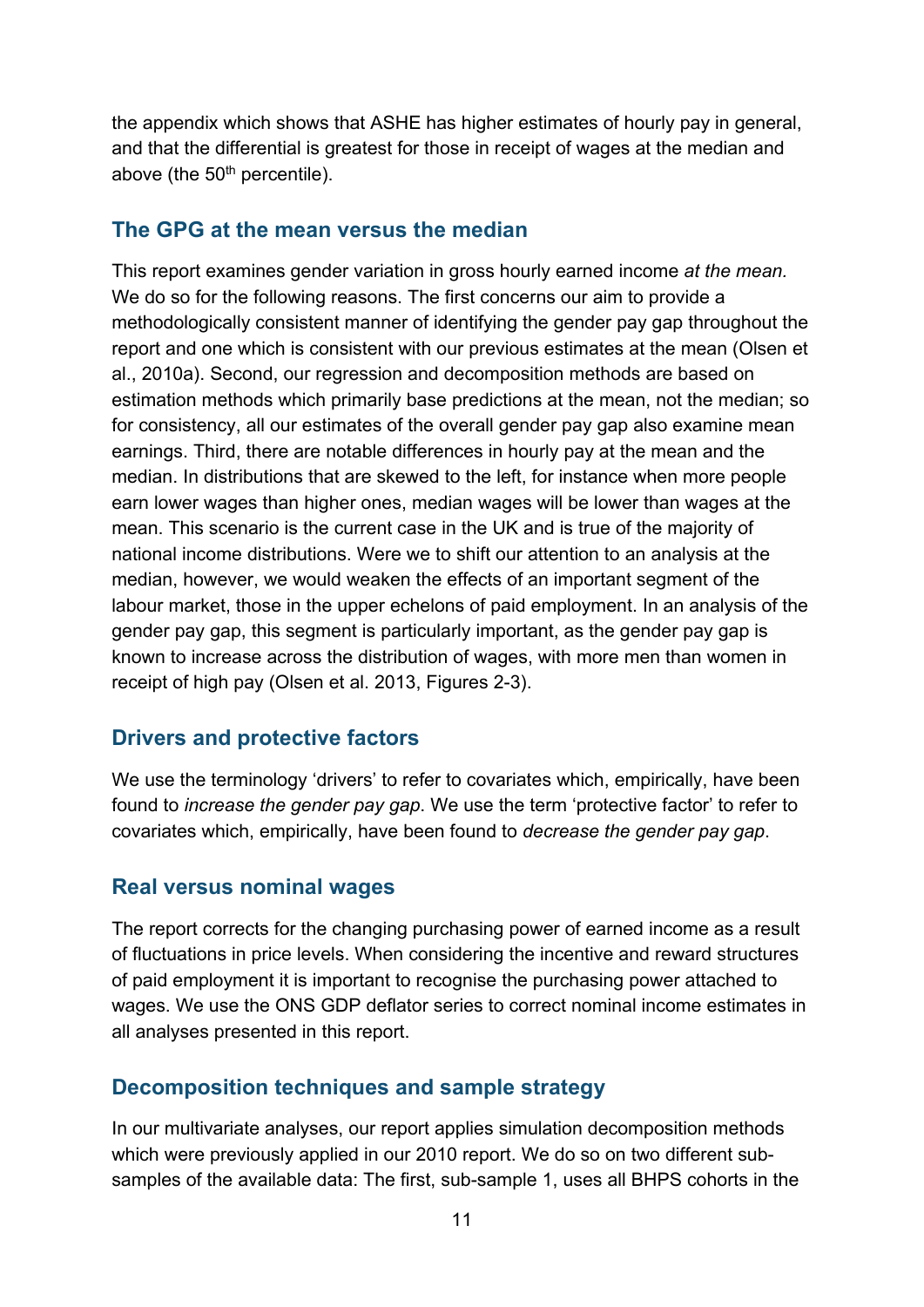data. This allows us to examine an extended work-life history data spanning a 24 year period, from 1991 to 2015. This requires a combined analysis of two datasets. We use, 1, the work history data files from the BHPS, spanning 1991-2009/10 (the latest wave of BHPS before Understanding Society) and, 2, the five annual BHPS sub-samples retained within the new Understanding Society data set (consisting of wave 2 to 6, 2010 to 2014/2015). While this strategy allows us to analyse an extended time series, there is a risk that our sample characteristics are affected by non-random attrition. In response to this risk, we apply the relevant sample weights to our analysis and also conduct sensitivity tests, as described in sub-sample 2 below. Using data from sub-sample 2, we examine the GPG using much shorter work-histories and compare the UKHLS data using 5 years of work history data (relating to 2010-2015) with the BHPS data over the same time period. While both the UKHLS and the BHPS are nationally representative samples, the UKHLS is a much larger sample, and also will have considerably less sample attrition given that it began in 2009.

Standard Oaxaca-Blinder decomposition techniques reveal the different predictors of the gender pay gap (Oaxaca and Ransom, 1994). The Oaxaca technique consists of two different estimations. The first, the endowments effect (also sometimes called the characteristics effect) offers an assessment of the predictors of wages, separately for both men and women. Here we introduce a series of covariates typically used to measure variance in pay including socio-demographic differences, and differences relating to labour market position and labour market experience. The endowment effect offers an estimate of the weighted sum of gender differences in observed endowments associated with pay rates, e.g. men's tendency to have degrees in IT, which are well paid.

The second component of the Oaxaca decomposition concerns an estimate of the rewards, also sometimes called the coefficients effect. Here, the estimate measures the weighted sum of gender differences in estimated coefficients. For instance, it identifies different market returns for men and women relating to the same endowment, e.g. women IT graduates' wages compared to male IT graduates' wages. The rewards/coefficient estimate also includes the constant in the model, which captures unobserved and unmeasured attributes associated with the pay gap. The unobserved component is interpreted by some as a possible measure of discrimination (del Rio et al., 2011), though there is no agreement amongst users of the technique that this is the correct interpretation of the constant term (Boll et al., 2016). We indicate the Oaxaca-Blinder decomposition in equation 1 below, *ln ghw* is the logarithm of gross hourly wage, the bar above it denotes a mean, and subscripts *m* and *f* distinguish the coefficients and estimates for males and for females. *Σ* refers to the sum of the endowment and coefficient estimates.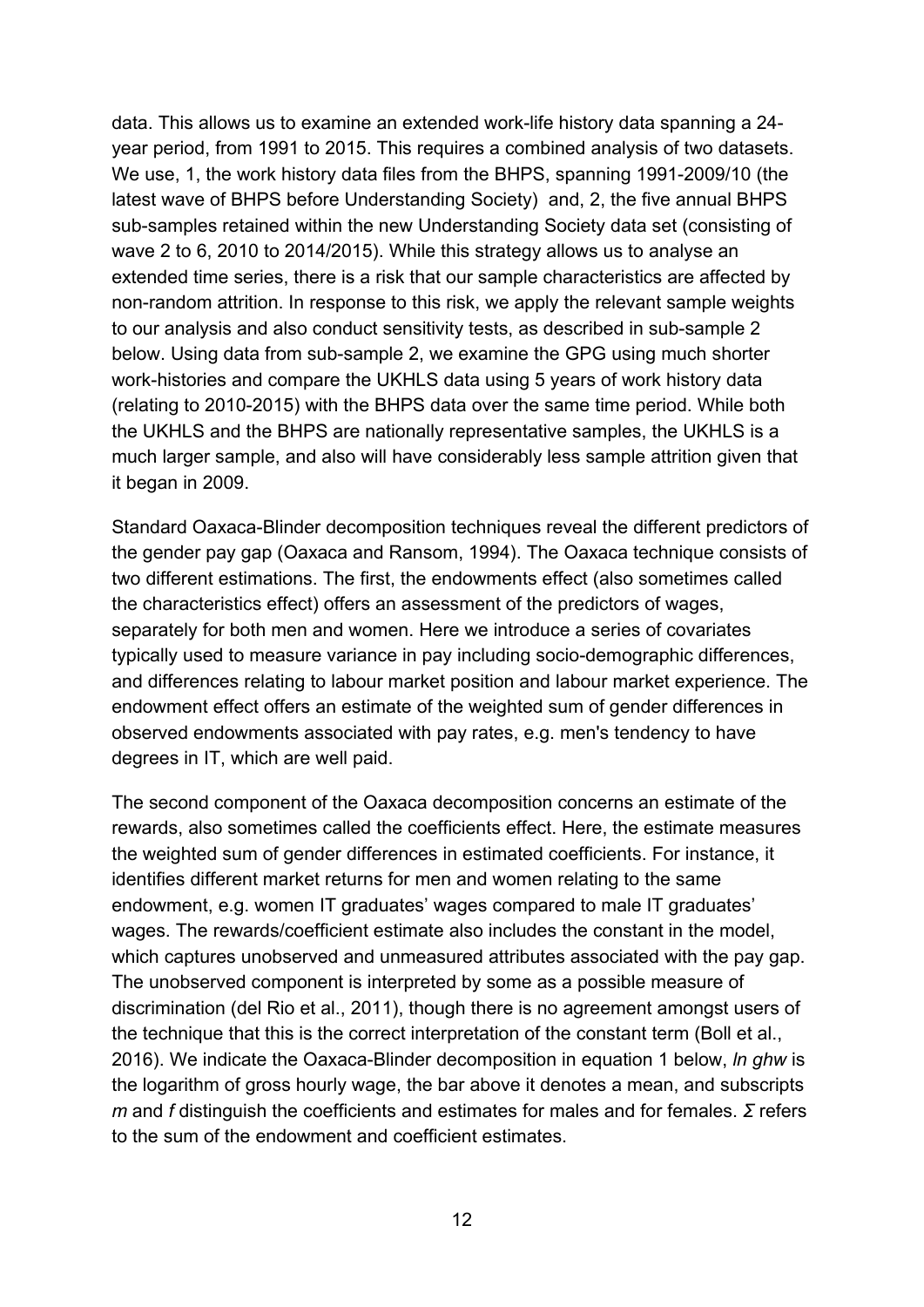$$
\overline{\ln ghw}_{m} - \overline{\ln ghw}_{f} = \beta_{0m} - \beta_{0f} + \sum(\overline{X}_{m} - \overline{X}_{f})\beta_{m} + \sum(\beta_{m} - \beta_{f})\overline{X}_{f}
$$
 (Eq. 1)

In equation 1, the first two terms on the right reflect the male and female constants. Their difference is sometimes called the 'female residual'. Next, we see the gender difference in characteristics (also called endowments),  $\overline{X}_m - \overline{X}_f$ . Finally, the last set of terms reflects the difference in the structure of rewards to these characteristics, each reward being a slope in the regression of either male or female wages, *β<sup>m</sup>* and *β<sup>f</sup>* (seen, for example, in Boll et al., 2016).

### <span id="page-13-0"></span>**Simulation decomposition**

While Oaxaca decomposition is very common in analyses of the GPG, two aspects of it are problematic. The simulation approach was created in Olsen and Walby (2004) to overcome these problems, and it has been used by other researchers since (e.g. Watson, 2010a). The two problems with standard decomposition are as follows. First, the measurement of the portion of the gender pay gap due to gender alone is relegated to the 'constant term' in standard Oaxaca estimations (here labelled as 'unobserved' factors). The constant term captures many effects from the model including gender, and so it is imprecise. In a simulation approach, we include a separate estimate for gender in our models in a pooled male and female wage regression. This offers a more precise measure of the effect of gender on the gender pay gap and can be understood as the adjusted pay gap. Moreover, the measure of gender in such a model is more stable, as the size of the coefficient will not depend on the scale and form of other variables in the model. Secondly, we consider simulation models to be more stable, since the size of some coefficients in Oaxaca estimations is worryingly large, which leads to implausible substantive interpretations of the estimates.

### <span id="page-13-1"></span>**Variable definitions**

For comparative purposes, we restrict our decomposition analysis to Great Britain in order to allow a direct comparison of our results with that of Olsen et al. (2010a). This data restriction is due to the exclusion of Northern Ireland from the BHPS until 2000. All other analysis is conducted for the United Kingdom as a whole.

Measures for wages are gross per hour, omitting cases reported below the bottom 0.5 percentile and above the top 99.5 percentile. These wage cut-offs correspond to approximately £1.00 and £100 per hour. We also drop those working less than 5 hours per week from the dataset. We exclude the top and bottom 0.5 percent of our sample as extreme outliers can skew our point estimates at the mean, and are often also deemed to be incorrect accounts of respondent earnings. This is a common strategy in much research on wages. We drop those with less than five hours a week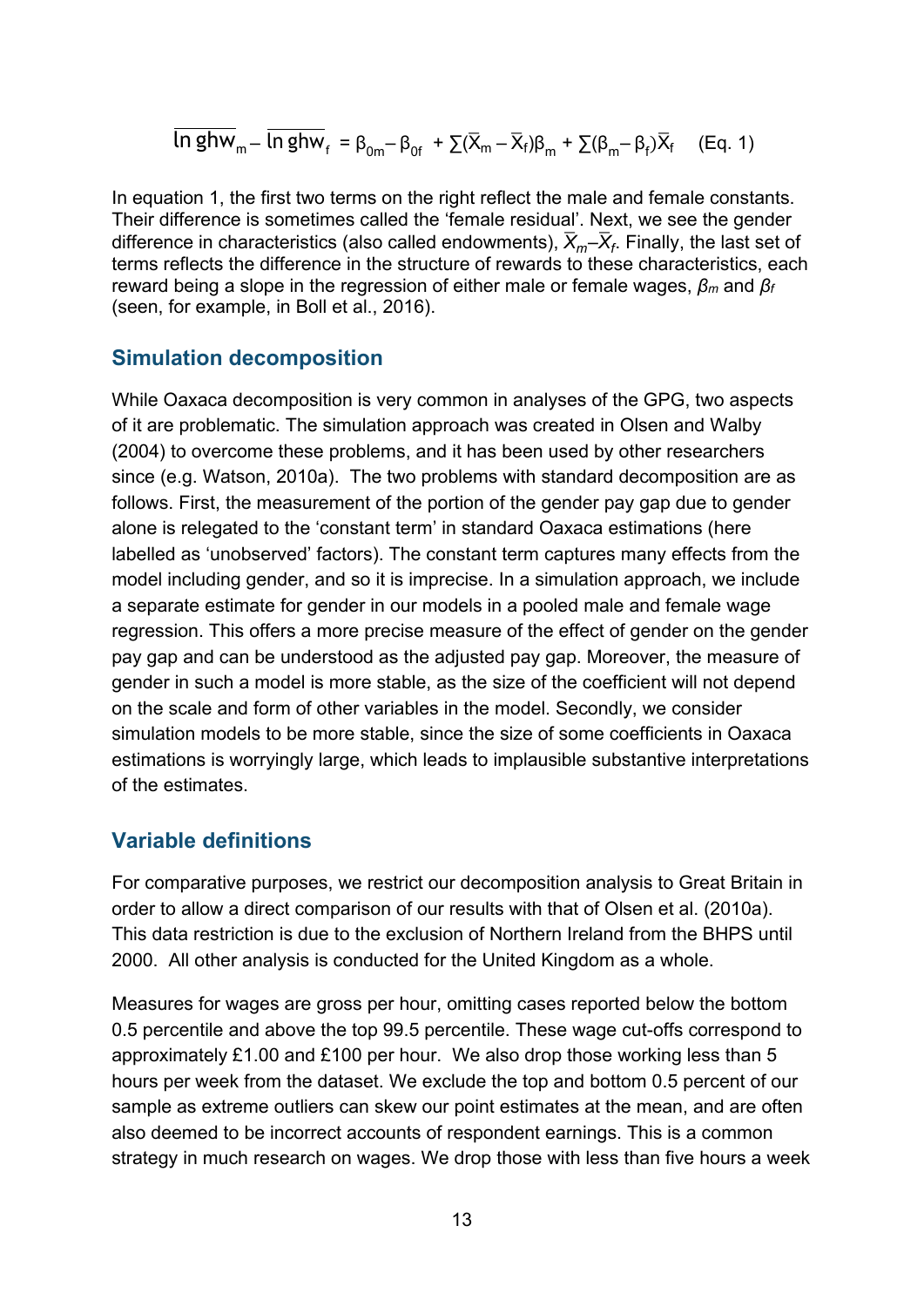as they often do not have full information on key covariates of interest for our multivariate analyses.

Occupational segregation measures the percentage of men in each occupational category, the variable is scaled by 10, the classification is based on a two-digit standard occupational classification. [Table A1](#page-32-0) in the appendix presents the different levels of segregation by occupational group. We distinguish four categories of firms, those with; less than 25 employees; 25 to 49 employees; 50 to 499 employees; and those with more than 500 employees.

We retrospectively constructed respondent work histories, providing counts of the number of months each respondent spent in each of the following labour force categories: full-time work, part-time work, unemployment, full-time education, retirement, sick leave, maternity leave, family care or other. The use of cumulative work-life history variables necessitates the exclusion of measures of age, as increments in age over time risk multicollinearity with our incremental work-history variables. We follow the same procedure in our generation of work histories in this report as that outlined in Annex 5 of Olsen et al. (2010a: 96-98).

The data are weighted by the relevant cross-sectional weights which correct for differences between the achieved and the desired sample as a result of nonresponse. The application of the cross-sectional weights ensure that the sample is statistically representative of the population. We also include proxy interviews. When analysing the larger Understanding Society sample, we exclude the Immigrant and Ethnic Minority Booster (IEMB) sample, which was first collected in wave 6 of the UKHLS and relate to the 2014/2015 time period.

## <span id="page-14-0"></span>**Robustness tests**

We tested for both heteroscedasticity and endogeneity in all the wage regressions shown. Our tests of heteroscedasticity tested for a possible relationship between our 'female residual', which tends to be large in a combined model of men and women, and individual case residual errors. We found no change in these errors across key factors including increasing age, industrial sector or region. We also tested for endogeneity by looking at correlations of sets of variables within a year. We found no endogeneity issues in our regressors.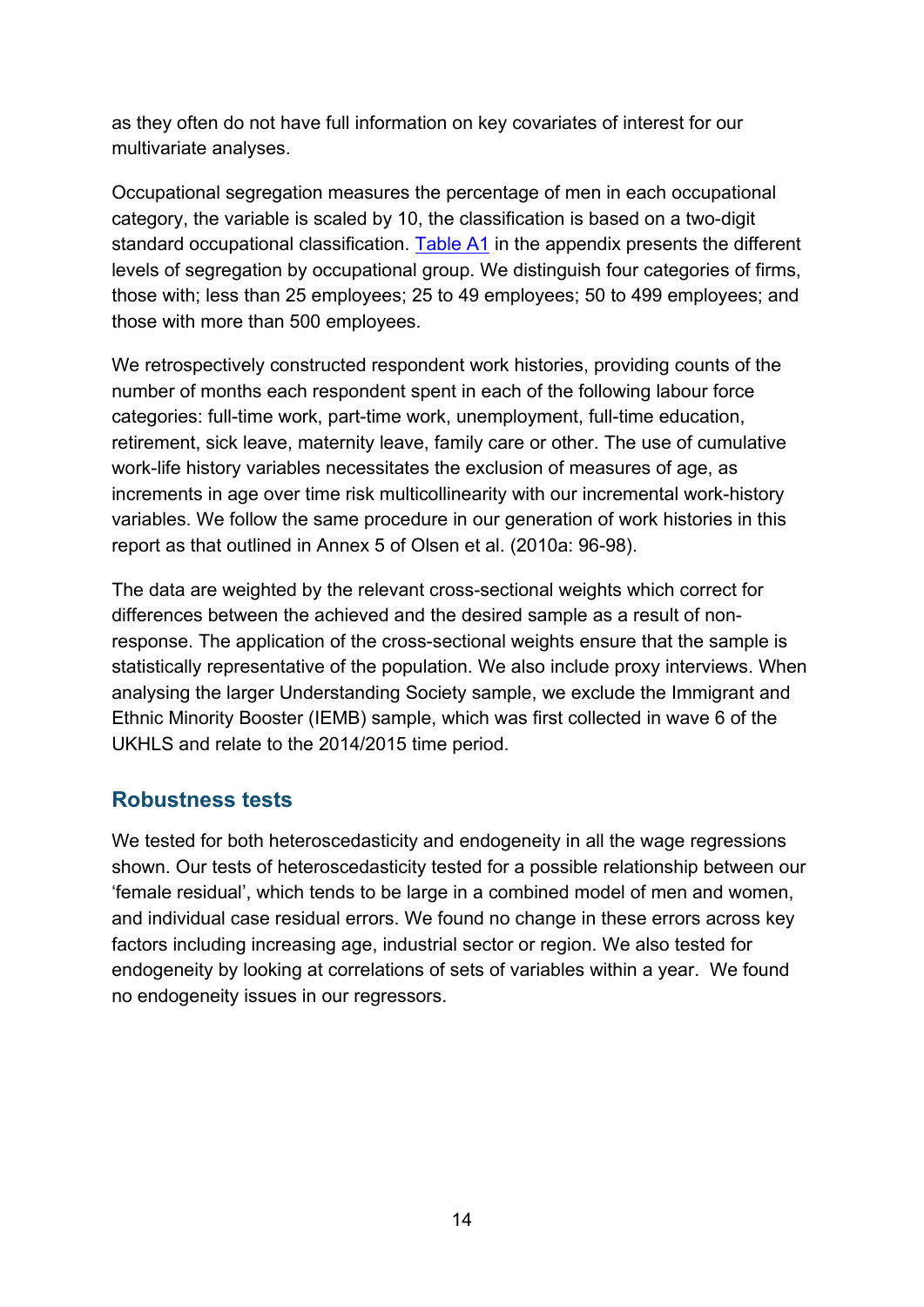# <span id="page-15-0"></span>**3. Earlier research**

Olsen et al. (2010a) examined changes in the gender pay gap between 1995-1997 and 2004-2007, using the now discontinued British Household Panel Survey (BHPS). They showed the pay gap to have fallen from 24% to 19% during the period from 1995-7 to 2004-7. For full-time working women, the pay gap stood at 15% in 2004-7 compared to 18% in 1995-7.

The report identified three principle sources of the ongoing pay differential between men and women. The first concerned the impact of *labour market history* on the pay gap. They found women who had career breaks to take care of children had, on average, wages that were lower than those of men. They found that for each year a woman took time off to engage in family care work, she could anticipate her wages to be 1% lower.

The second factor concerned the way in which occupational and industrial segregation affect earnings. Job design in the workplace was found to lower women's earnings, in the specific sense that women who work in female-dominated occupations tended to earn lower pay and that men who worked in male-dominated industries tend to earn higher pay. They found women's pay to be protected, however, if they were employed in the public sector, and if they were working in unionised enterprises and in regions with high unionisation.

The third area concerned gender discrimination and/or traditional gender ideologies. Olsen et al. (2010a) argued that the size and persistence of the effect of gender on wages were suggestive of the ongoing negative impact of traditionally gendered ideologies, held by both employers and employees, on income.

[Figure 1](#page-16-0) below presents the results of the main drivers of the pay gap in Great Britain from Olsen et al. (2010a) from a model specification that included estimates of labour market history variables (the report also included estimates without workhistories). Each block in the column shows the percentage of the gender pay gap that can be attributed to each driver. They found that 37% of the gender pay gap was due to variation in the labour market history of women and men. They found that unobserved factors associated with gender accounted for 36% of the pay gap in this estimation, while institutional factors, such as occupational segregation, accounted for 10% of the pay gap.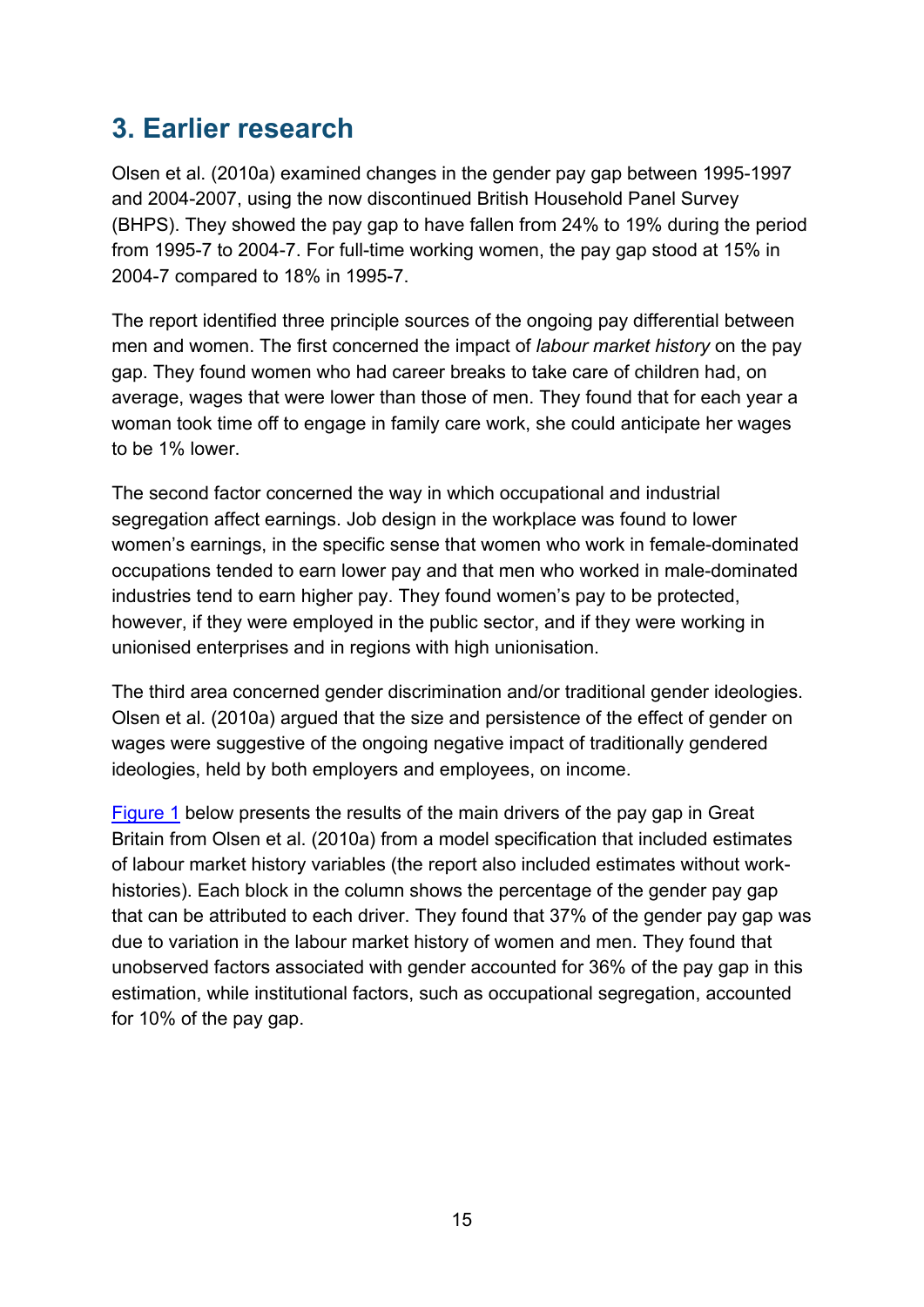## <span id="page-16-0"></span>**Figure 1: Drivers of the pay gap, 2007**



Notes: Figure 1 is adapted from Olsen et al. (2010a, p.49). The figure was previously titled: Figure 5.3, Impact of career interruptions on the gender pay gap. It shows elements from a full simulation decomposition equation based on the BHPS, wave q. The base is: Employed individuals aged 16 to 65 inclusive; Great-Britain.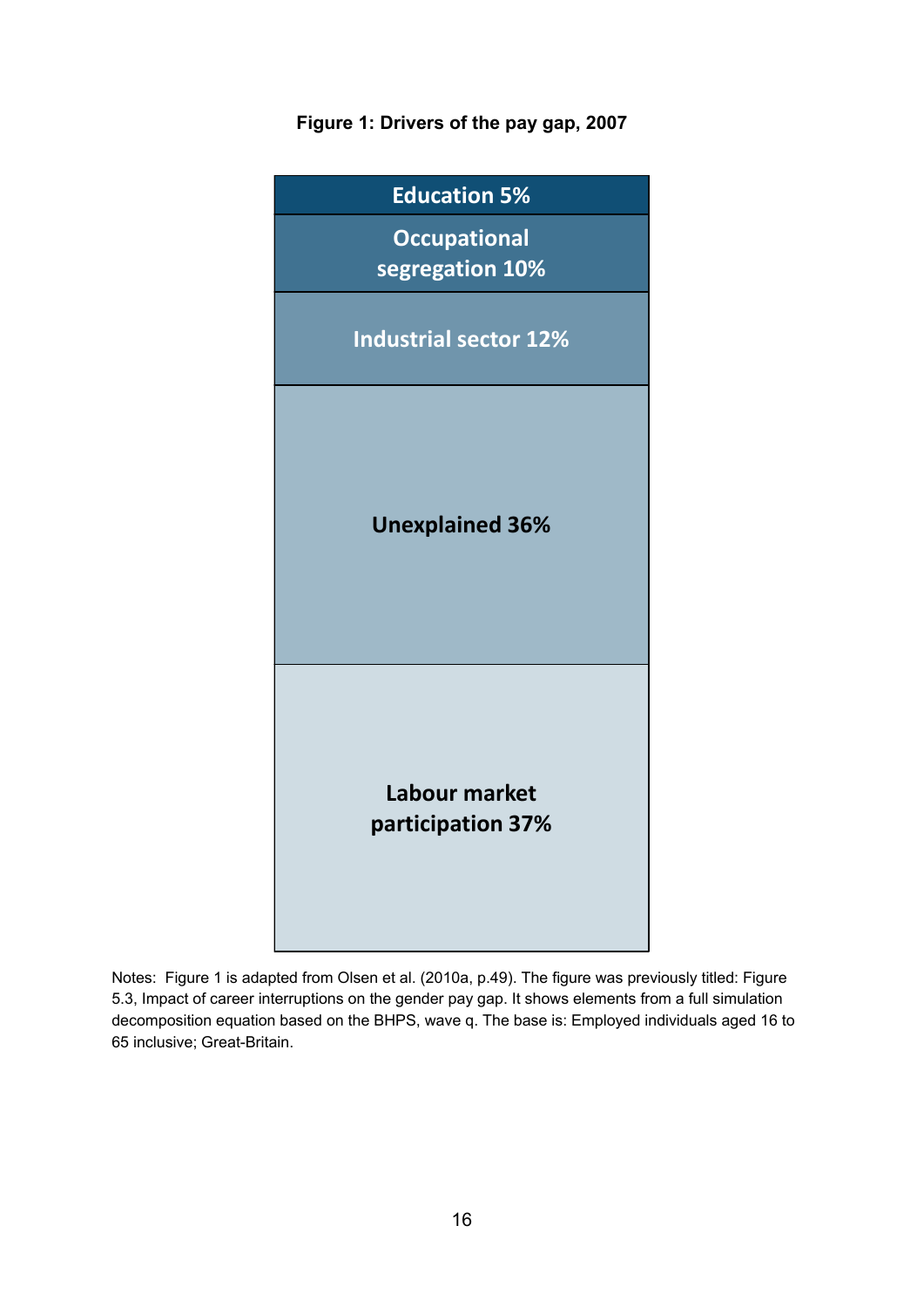# <span id="page-17-0"></span>**4. Current sample descriptives**

We begin our report with a review of our sample's characteristics by gender and by working-time status. We do this given the ongoing differences between women and men in their working strategies. Our sample estimates show that 81% of part-time workers were women in 2014/2015,and that 56% of full-time workers were men (figures not shown). So while we find that an increasingly large proportion of women are in full-time employment, part-time employment remains deeply gendered. [Table](#page-18-1)  [2](#page-18-1) below presents further statistics that outline the different socio-demographic character of part-time and full-time employment.

Women with children continue to pursue part-time employment over full-time employment. While 38% of our female sample has children overall, this increases to 51% for those who work part-time. There is no similar effect for men. While 35% of our male sample has children, the proportions who have children and work part-time is lower (29%) than the proportions who work full-time (36%). This underscores the known tendency that part-time employment is used by many working-mothers in their pursuit of working-conditions that allow them to engage in both paid employment and the care work required to raise children. Yet, it must also be acknowledged that just under one-third of women in full-time positions (30%) also have children. The age profile of our sample by gender and working-time is similar, with the average age being 41 years, with no noteworthy difference between working-times for women, though there is a slight tendency for younger men to be employed part-time compared to full-time.

Turning our attention to the job characteristics of those in part-time and full-time employment, we note similar percentages of women and men in temporary contracts overall, and that the percentages of those on temporary contracts are higher for workers in part-time posts. The discrepancy is also greatest for male part-time workers. While 8% of women who work part-time are on temporary contracts compared to 5% of women who work full-time hours, we find that almost one-fifth of men who work part-time (18%) are also temporary contract workers. We note a higher percentage of women are union members (30%) than is the case for men (26%). We also note that union membership is less common among part-time workers, about 10 percentage points lower, for both women and men, which may impinge on their working conditions and remuneration. Women are more likely to be employed in the public sector (25%) compared to men (12%), and even higher proportions of part-time workers are employed in the public sector for both genders (with 39% of female part-time workers employed in the public sector and 21% of male part-time workers). Finally, on a scale of 1 to10, where each point stands for 10% men working in the respective occupation (thus a '5' shows a gender-balanced occupation), we find strong evidence for occupational segregation. Women are most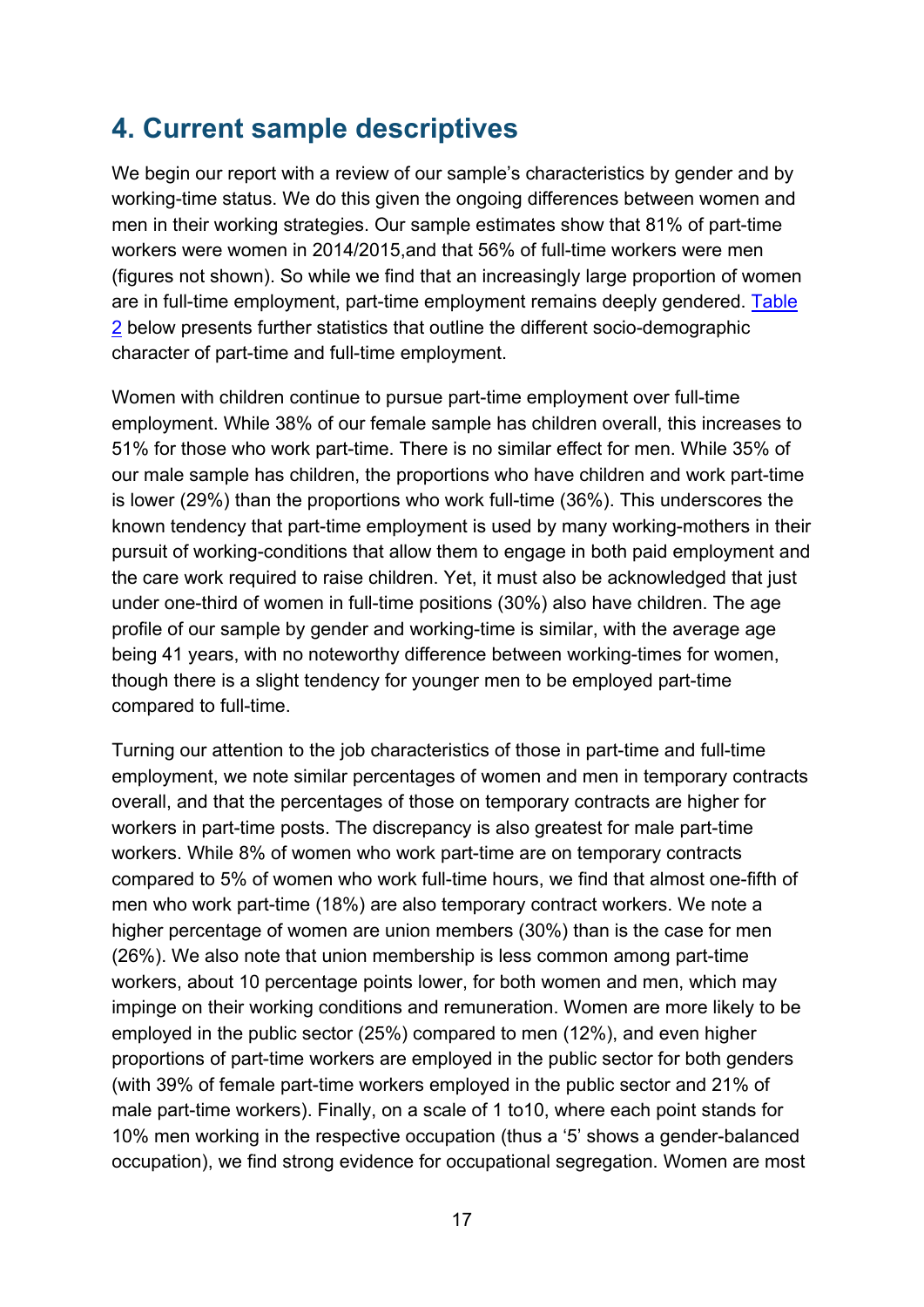likely to be employed in jobs which are disproportionately female. This appears to be even more true for women in part-time jobs. Men are also more likely to be employed in typically male occupations, though this is only true for men in full-time jobs. Men in part-time jobs are employed in sectors with similar proportions of men and women in them.

## **Table 2: Key characteristics of workers in the UK,**

<span id="page-18-1"></span>

|                                                                                            |       | <b>WOMEN</b> |       | <b>MEN</b> |       |       |  |  |  |
|--------------------------------------------------------------------------------------------|-------|--------------|-------|------------|-------|-------|--|--|--|
|                                                                                            | All   | Part-        | Full- | All        | Part- | Full- |  |  |  |
|                                                                                            | Women | time         | time  | Men        | time  | time  |  |  |  |
| <b>Socio-demographic Characteristics</b>                                                   |       |              |       |            |       |       |  |  |  |
| Has children                                                                               | 38%   | 51%          | 30%   | 35%        | 29%   | 36%   |  |  |  |
| Age (years)                                                                                | 41.9  | 42           | 41.8  | 41.7       | 37.4  | 42.1  |  |  |  |
| <b>Job Characteristics</b>                                                                 |       |              |       |            |       |       |  |  |  |
| <b>Temporary contract</b>                                                                  | 6%    | 8%           | 5%    | 5%         | 18%   | 4%    |  |  |  |
| In union                                                                                   | 30%   | 24%          | 33%   | 26%        | 16%   | 27%   |  |  |  |
| <b>Public sector</b>                                                                       | 25%   | 39%          | 21%   | 12%        | 21%   | 12%   |  |  |  |
| Occupational segregation                                                                   | 3.6   | 3.2          | 3.8   | 6.3        | 4.7   | 6.5   |  |  |  |
| (male% x10)                                                                                |       |              |       |            |       |       |  |  |  |
| Notes: Our sample selection consists of those aged 16-65 years of age. We excluded those   |       |              |       |            |       |       |  |  |  |
| earning less than 1 pound an hour and those earning more than 100 pounds an hour and       |       |              |       |            |       |       |  |  |  |
| those who work for less than 5 hours a week. This table uses wave 6 of the UKHLS. The data |       |              |       |            |       |       |  |  |  |
| is weighted by the relevant cross-sectional weight and includes proxy interviews. We       |       |              |       |            |       |       |  |  |  |
| exclude the Immigrant and Ethnic Minority Booster (IEMB) sample. The data is relevant to   |       |              |       |            |       |       |  |  |  |

#### **by gender and working-time status**

## <span id="page-18-0"></span>**Work history characteristics**

**the 2014/2015 time period.** 

[Figure 2](#page-19-0) below presents the distributions of key work-history variables for women and men according to their working-time status. They reflect ongoing differences in male and female labour force attachment; men are frequently typified as having fulltime and continuous careers whilst women have been described as having intermittent careers (Blossfeld *et al.* 2001). We find that men in full-time employment have longer full-time work-histories than women in full-time employment, 17.8 years compared to 13.2 years and that men in full-time jobs tend to have had little to no exposure to part-time employment nor to unpaid care work. Women in full-time jobs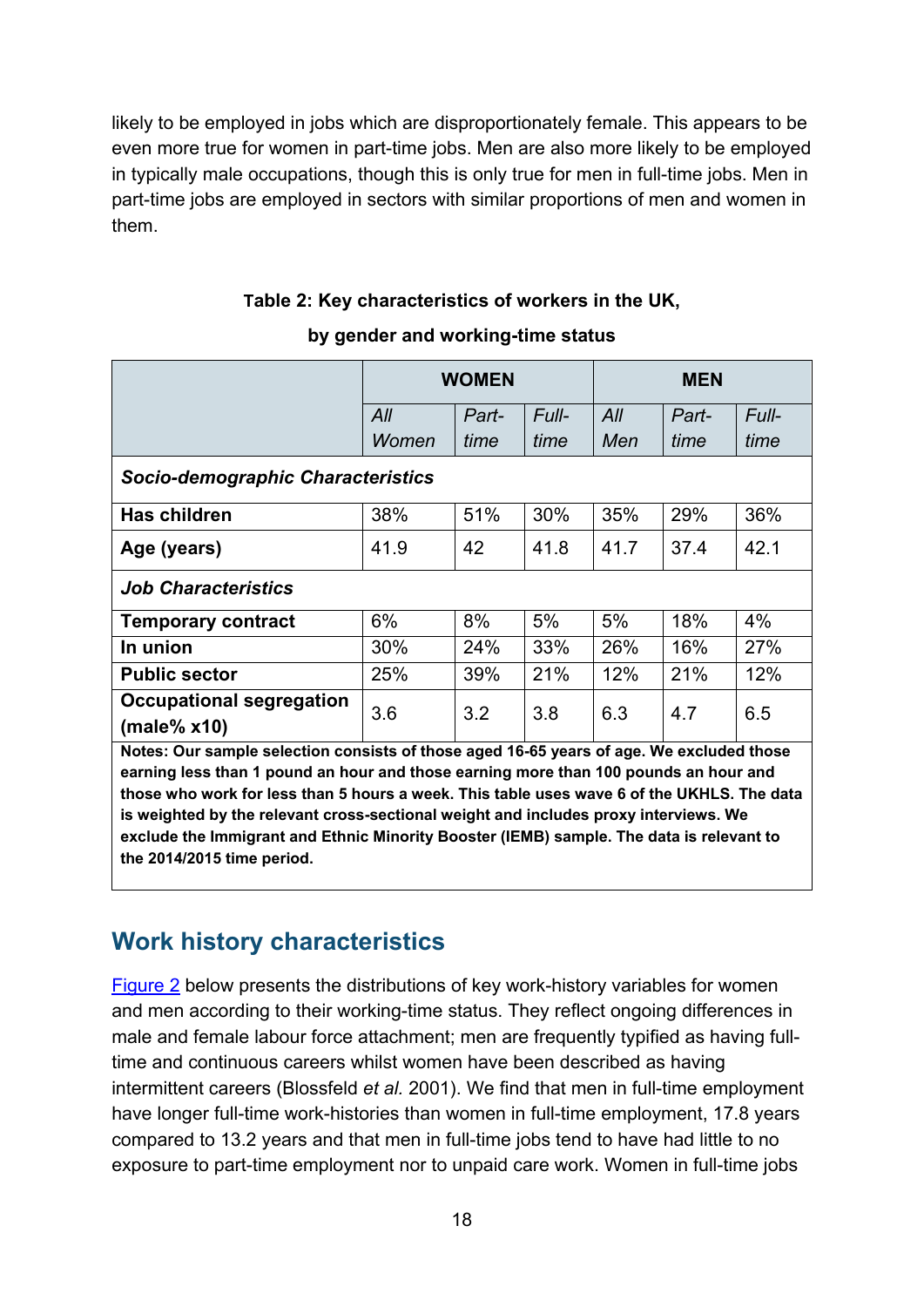also have long full-time work-histories, but they also have on average 2.6 years of part-time work history and 1.1 years spent in unpaid care work. Women in part-time jobs accrue the longest part-time working history, 7.1 years on average, and they also have the longest periods spent in unpaid care work: 2.2 years. Finally, men in part-time jobs have almost ten years less full-time work history than men in full-time jobs, and considerable prior experience of part-time work.

<span id="page-19-0"></span>

**Figure 2: Work-history characteristics for men and women by working-time status**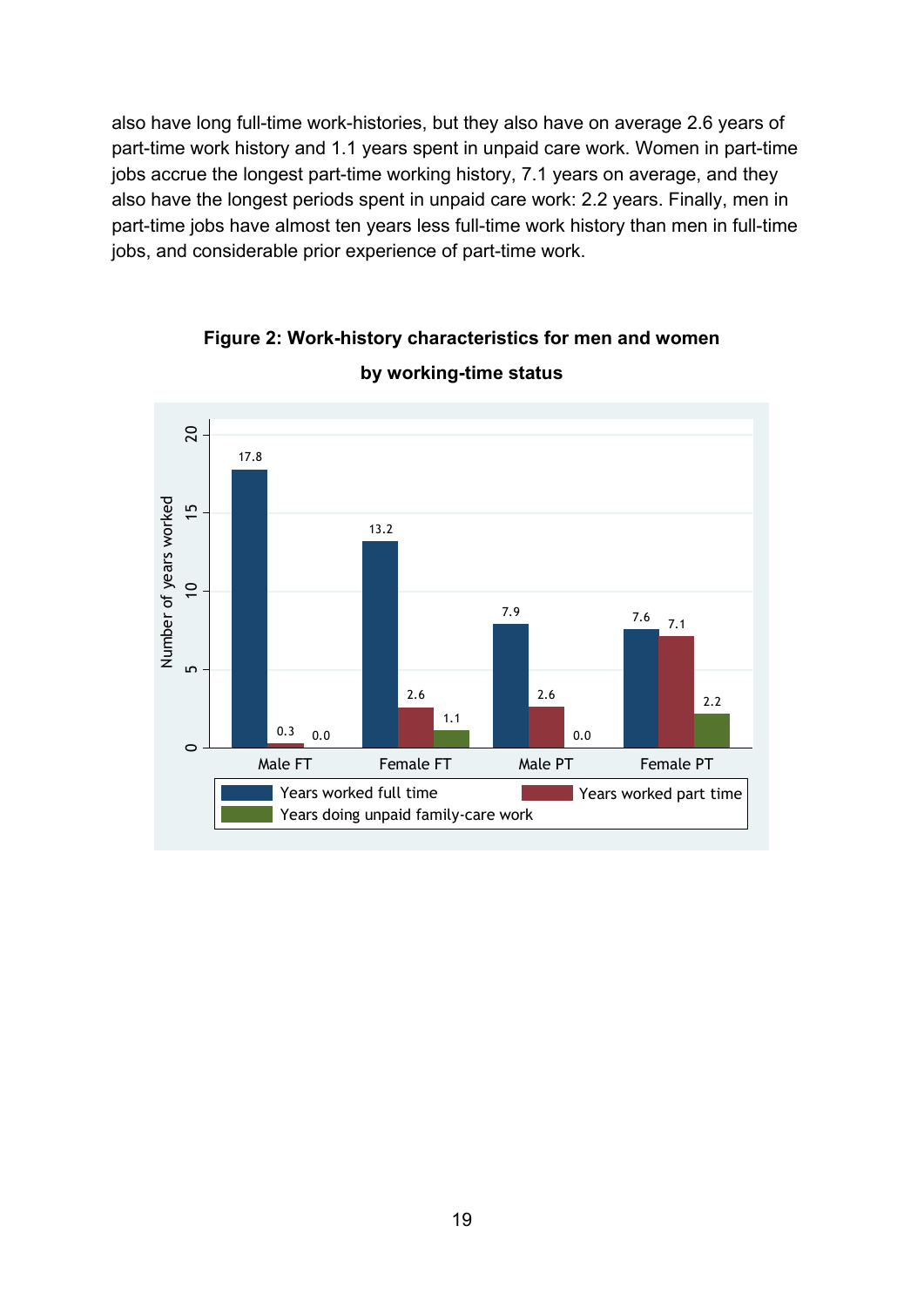# <span id="page-20-0"></span>**5. The gender pay gap in 2014/2015**

[Table 3](#page-20-1) presents calculations of gross hourly pay by gender and working-time status. It reveals an average hourly pay of £10.47 for women in the UK and of £12.09 for men in 2014/2015, and a gross wage difference per hour of £1.62. Table 3 also presents our first, and most simple, calculation of the Gender Pay Gap (GPG). Here, we look at the percentage differences in hourly pay for men and women and we reported it in three ways. Firstly, we present two versions of the overall GPG. One has men's full-time wage as the denominator, and the second has men's overall wage as the denominator. Secondly, we also present a GPG for full-time workers only. The overall pay gap in 2014/2015 was 13.4%.

Compared to our findings in the 2010 report, which found an overall GPG of 19%, we have found a decline in the GPG over time, this is a welcome development. However, it is vital to note that this decline has come at the expense of wage growth for both men and women. Further discussion of the role of declining wages of the gender pay gap can be found in section 8 of this report.

<span id="page-20-1"></span>

|                                         | Female<br>hourly<br>pay in £ | Male<br>hourly<br>pay in £ | <b>Full-time</b><br>pay gap | Overall pay<br>gap $(1)$ :<br>full-time male<br>denominator | Overall pay<br>gap $(2)$ :<br>all male<br>denominator |
|-----------------------------------------|------------------------------|----------------------------|-----------------------------|-------------------------------------------------------------|-------------------------------------------------------|
| <b>Full-time</b>                        | 10.85                        | 12.34                      | 12.1%                       |                                                             |                                                       |
| <b>Part-time</b><br>$30$ hrs a<br>week) | 9.77                         | 10.07                      |                             |                                                             |                                                       |
| All employees                           | 10.47                        | 12.09                      |                             | 13.1%                                                       | 13.4%                                                 |

**Table 3: The gender pay gap in hourly earnings by working-time**

Notes: We apply the following general formula to calculate the gender pay gap:  $(\overline{y}_{m} - \overline{y}_{f})/\overline{y}_{m}$ . The full-time pay gap is defined as the percentage difference between full-time women's and full-time men's hourly pay. (Its denominator is full-time men's mean hourly pay.) Two versions of the overall pay gap are presented. The first has full-time men as the denominator while the second has all working men as the denominator and is also the ONS standard definition. The wage data used here excludes those earning less than 1 pound an hour and those earning more than 100 pounds an hour and those who work for less than 5 hours a week. This table uses wave 6 of the UKHLS. The data is weighted by the relevant cross-sectional weight and includes proxy interviews. We exclude the Immigrant and Ethnic Minority Booster (IEMB) sample which was first collected in wave 6 of the UKHLS. The data is relevant to the 2014/2015 time period. The table presents estimates of mean hourly pay in GBP. Our sample consists of those aged 16-65 years, who are employees. We include paid overtime in our assessment of hourly pay.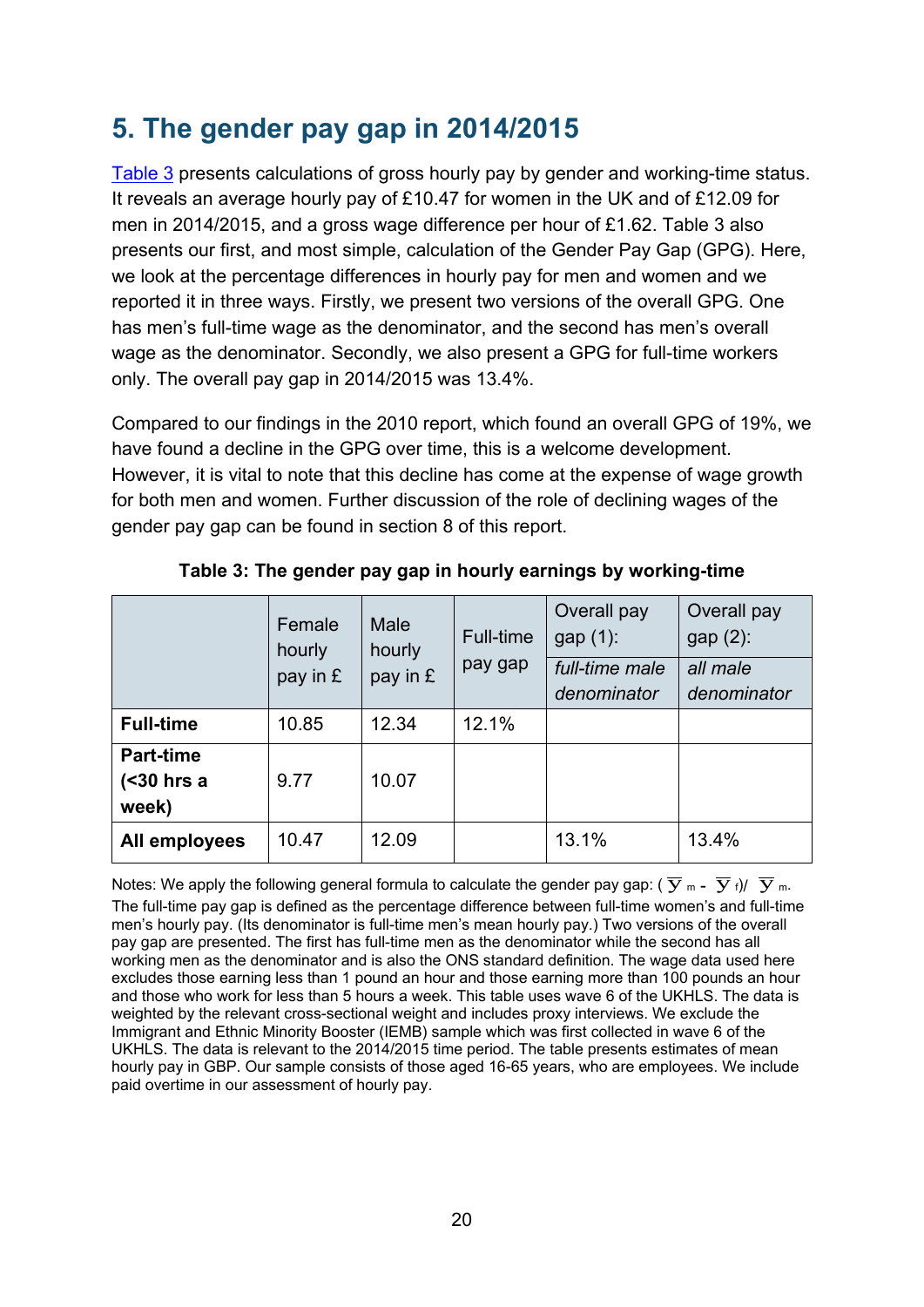# <span id="page-21-0"></span>**6. Primary predictors of wage rates**

[Table 4](#page-22-0) shows our regression analysis, which reveals the central predictors of hourly pay for our work-history sample. Once we control for multiple predictors of pay we find a non-significant pay penalty for women, who earn 4% less compared to men at the mean ( $β = -0.037$ ), holding all other factors equal. This does not mean that women do not earn less than men, but that the other variables we control for in the model account for the lower wages that they hold. Other covariates associated with lower wages include: having fewer qualifications, working in the private sector, and working in small firms. There is also a pay penalty associated with unemployment experience, unpaid care work, as well as other forms of non-market activity. Pay premiums are found for workers with long within-firm tenure, as well as those who work in occupations with higher concentrations of male workers.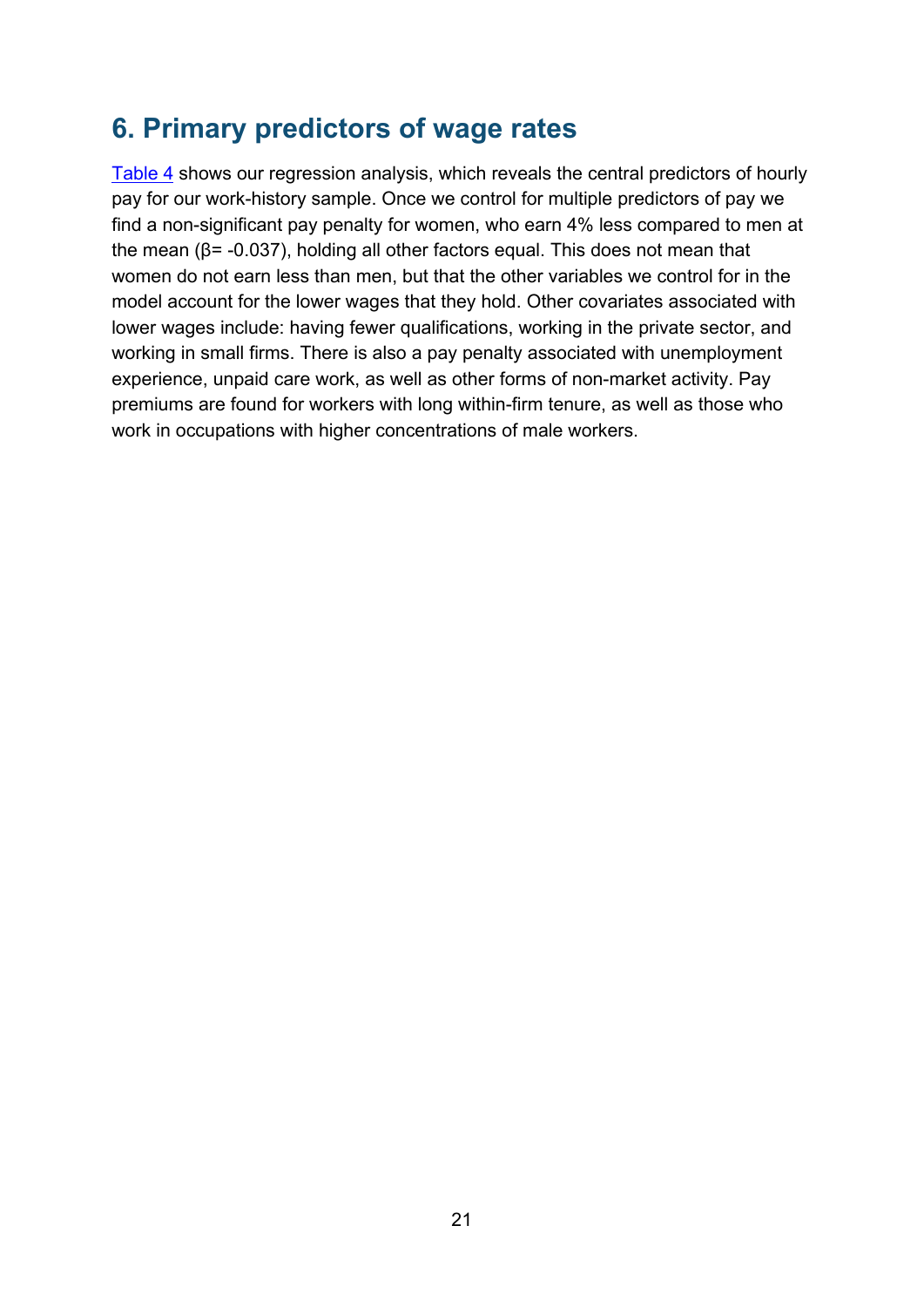| <b>Variable</b>                                                                              | <b>Coefficient</b> | <b>Standard error</b> |
|----------------------------------------------------------------------------------------------|--------------------|-----------------------|
| <b>Female</b>                                                                                | $-0.037$           | (0.026)               |
| <b>Years of education</b>                                                                    | $0.041***$         | (0.004)               |
| Insider: In current job>4 years=1                                                            | $0.189**$          | (0.063)               |
| Outsider: In current job<1 year=1                                                            | 0.070              | (0.186)               |
| Occupational segregation (male % * 10)                                                       | $0.013**$          | (0.005)               |
| Firm size 25-49                                                                              | 0.028              | (0.032)               |
| Firm size 50-499                                                                             | $0.070**$          | (0.026)               |
| Firm size 500+                                                                               | $0.116***$         | (0.032)               |
| <b>Public sector employment</b>                                                              | $0.103***$         | (0.024)               |
| <b>Union membership</b>                                                                      | 0.025              | (0.023)               |
| SIC0: Agriculture, forestry and fishing                                                      | $-0.311*$          | (0.156)               |
| <b>SIC1: Energy and water supplies</b>                                                       | $0.252**$          | (0.089)               |
| <b>SIC2: Primary manufacturing</b>                                                           | $0.594***$         | (0.172)               |
| <b>SIC3: Manufacturing</b>                                                                   | $0.126**$          | (0.039)               |
| <b>SIC4: Construction</b>                                                                    | $0.249***$         | (0.074)               |
| <b>SIC5: Hotels and catering</b>                                                             | $-0.088*$          | (0.037)               |
| SIC6: Transport, storage and communication                                                   | 0.094              | (0.051)               |
| <b>SIC7: Banking and financial services</b>                                                  | $0.117***$         | (0.034)               |
| <b>North East</b>                                                                            | 0.040              | (0.071)               |
| <b>North West</b>                                                                            | $-0.080$           | (0.042)               |
| Yorkshire & Humber                                                                           | $-0.040$           | (0.047)               |
| <b>East Midlands</b>                                                                         | $-0.074$           | (0.051)               |
| <b>West Midlands</b>                                                                         | $-0.006$           | (0.059)               |
| <b>East of England</b>                                                                       | $-0.013$           | (0.055)               |
| London                                                                                       | 0.081              | (0.061)               |
| <b>South East</b>                                                                            | 0.054              | (0.044)               |
| <b>Wales</b>                                                                                 | $-0.061$           | (0.039)               |
| <b>Scotland</b>                                                                              | $-0.005$           | (0.040)               |
| <b>Full-time years</b>                                                                       | $0.028***$         | (0.003)               |
| <b>Full-time years squared</b>                                                               | $-0.000***$        | (0.000)               |
| Part-time years                                                                              | 0.008              | (0.004)               |
| Part-time years squared                                                                      | $-0.000$           | (0.000)               |
| <b>Months unemployed</b>                                                                     | $-0.001*$          | (0.001)               |
| <b>Family care years</b>                                                                     | $-0.008**$         | (0.003)               |
| <b>Months sick</b>                                                                           | $-0.001$           | (0.001)               |
| <b>Months on maternity leave</b>                                                             | 0.001              | (0.001)               |
| <b>Constant</b>                                                                              | $1.172***$         | (0.092)               |
| Notes: * p<0.05,** p<0.01, *** p<0.001, Standard errors in parentheses. Base categories: SIC |                    |                       |

<span id="page-22-0"></span>

| Table 4: Regression analysis, the primary predictors of hourly earnings |  |  |
|-------------------------------------------------------------------------|--|--|
|                                                                         |  |  |

**Notes: \* p<0.05,\*\* p<0.01, \*\*\* p<0.001. Standard errors in parentheses. Base categories: SIC (SIC8: Other services); Firm size (firms with under 25 employees); Region (South West); Our sample consists of those aged 16-65 years, who are employees. We include paid overtime in our assessment of hourly pay. The data is weighted by the relevant cross-sectional weight. The analysis is based on Great Britain only.**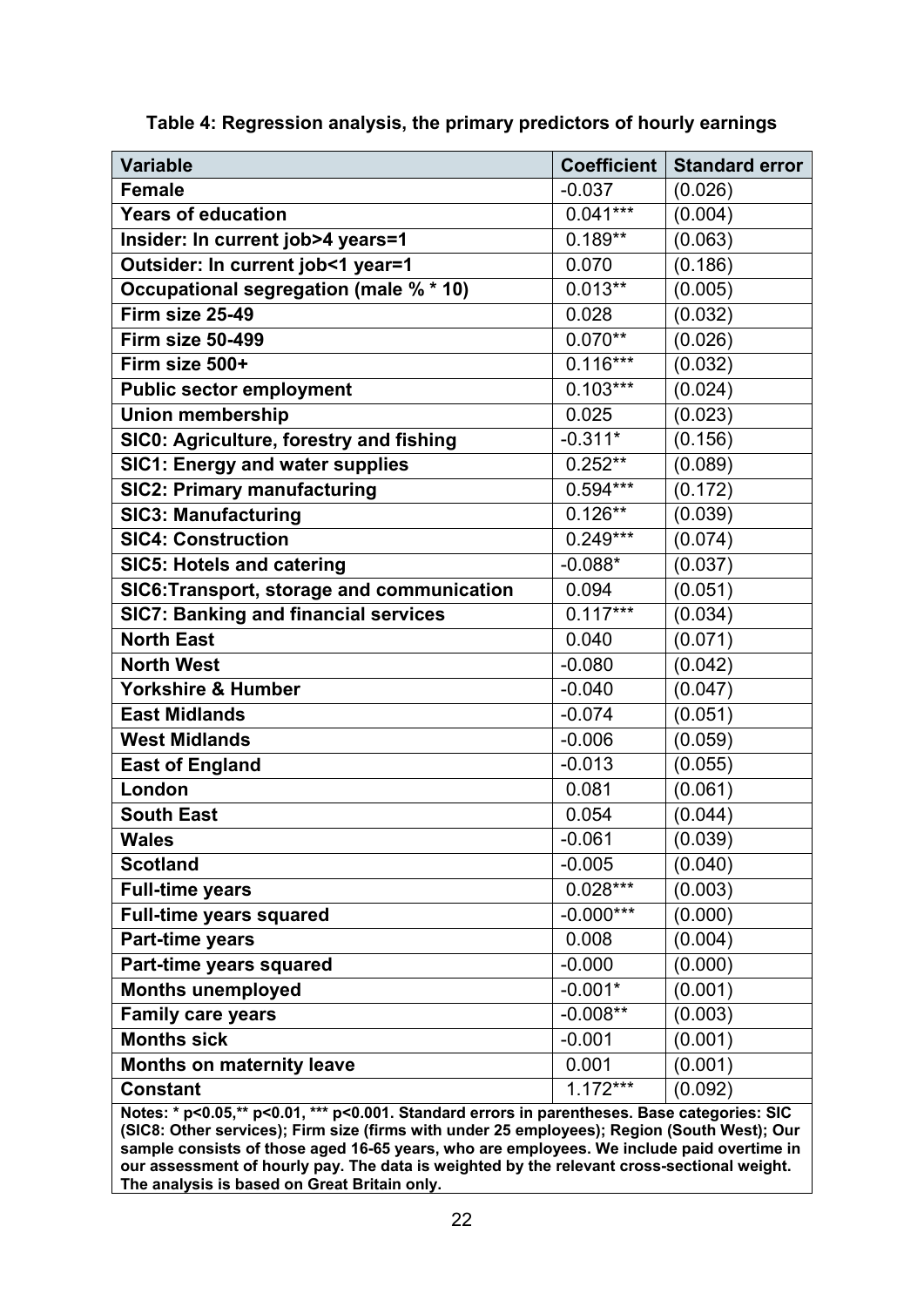# <span id="page-23-0"></span>**7. Drivers and protective factors in 2014/2015**

[Figure 3](#page-24-1) details the constituent parts of the GPG in 2014/2015, the sum total of which is £1.62 an hour. Figure 3 presents the main *drivers* and the main *protective factors* of the gender pay gap, as our analysis suggests there are both push and pull factors that can explain the average pay differential between men and women. The drivers of the gender pay gap are displayed as positive percentages whilst the protective factors of the gender pay gap are displayed below the axis as negative percentages. [Figure](#page-24-1) 3 also identifies the monetary value of each factor.

The biggest driver of the GPG in 2014/2015 concerns differences in the labour market history of men and women, which accounts for 56% of the pay gap, or £0.91 per hour of the hourly pay differential between women and men. This driver is a combined category of differentials in full-time work history for women and men (43.6%) and differentials in unpaid care work for women and for men (12.7%). We find that if women had similar amounts of full-time work history as men then the size of the gender pay gap would decrease by 43.6%. Using data from 2007, pre-crisis, we found full-time work history accounted for 20.9% of the drivers of the GPG in 2007. The proportion of the gender pay gap which is attributable to a prior history of unpaid family care work is the same in 2014/2015 as it was in our report using 2007 data. We find that if men and women took similar amounts of unpaid family leave the size of the gender pay gap would decrease by 13%.

The next biggest factor behind the GPG concerns all observed and unobserved characteristics systematically associated with being female, accounting for 35% of all drivers of the GPG. This is equivalent to women earning £0.57 less per hour because of observed and unobserved factors associated with them being women. While we are unable to definitively identify why 'unobserved' criteria continue to be such a large driver of the gender pay gap, it is likely to be a function of an unknown combination of discrimination and gendered behaviour (constrained or otherwise). Pay differentials associated with industrial sectors are the next biggest drivers, with men's disproportionate employment in manufacturing and construction accounting for 29% of the gender pay gap.

Finally, we find occupational segregation to account for 19% of the drivers of the GPG. Our measure of occupational segregation is the same as in our previous estimations: the variable measures the percentage of workers in the UK who are male for each occupational category, according to a two digit Standard Occupational Classification [\(Table A1](#page-32-0) in the appendix presents the distribution of this variable). We find higher percentages of men in skilled construction and building trades and a higher concentration of women – involving small percentages of male co-workers –in secretarial and caring occupations. This variable captures both pay differentials by occupational level and women's differential occupancy of occupational groups.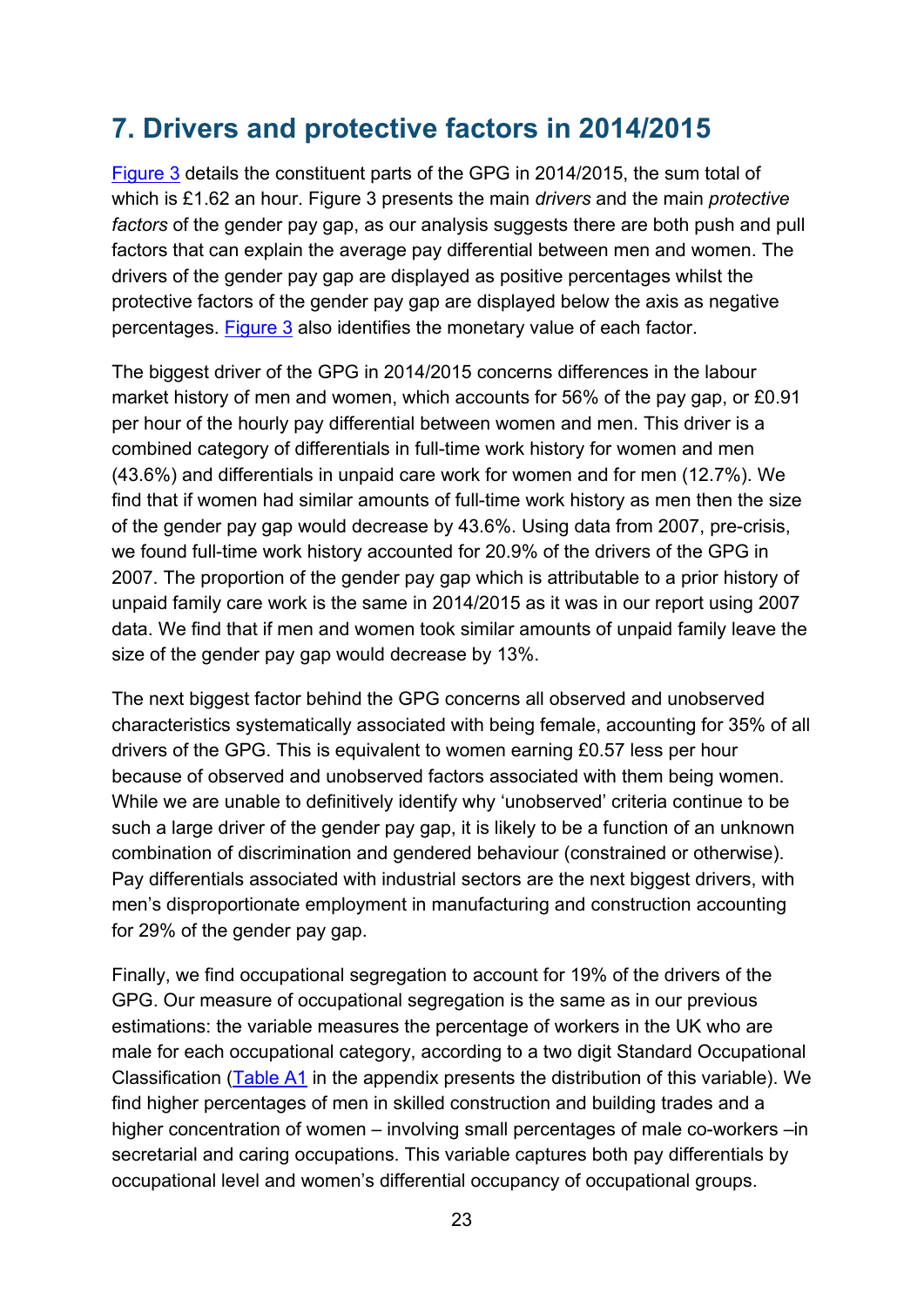<span id="page-24-0"></span>

<span id="page-24-1"></span>**Figure 3: Main drivers and protective factors of the pay gap in the UK**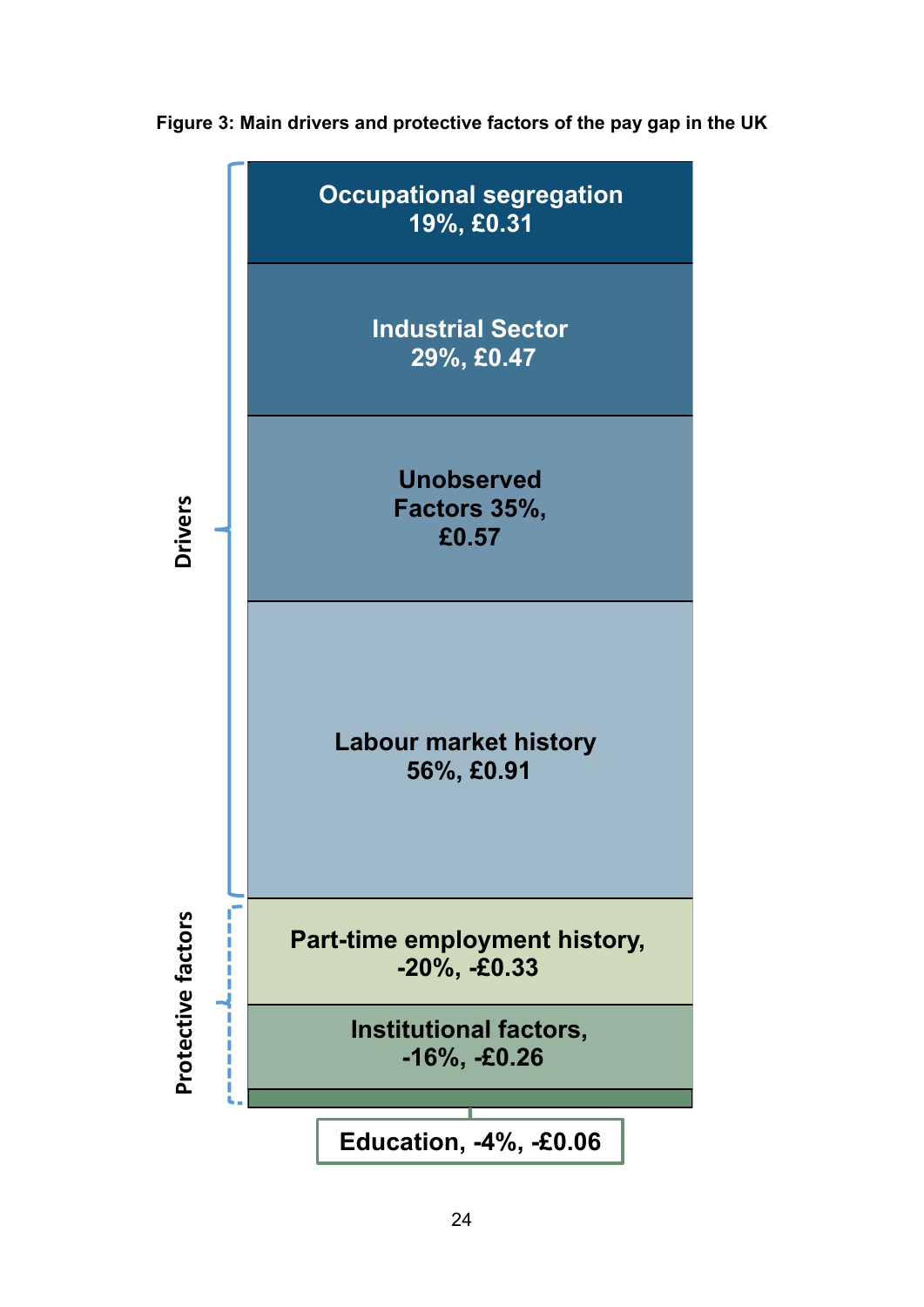## **Drivers**

## 1. **Occupational Segregation:**

**Women are more likely to work in occupational groups with high proportions of female co-workers, these jobs tend to be less well paid.**  This reflects ongoing vertical and horizontal segregation within the workplace.

## **2. Industrial Sector:**

Industries driving the gender pay gap*:* **Manufacturing: 16.8%, Construction: 11.5% and Banking and Financial services: 0.6%. Women are more likely to work in lower paid and lower skilled** industries such as the Human, Health and Social Work sector, whereas **males tend to work in higher paid sectors.**

## **3. Unobserved:**

**Includes discrimination, preferences, choices (constrained or otherwise)** This driver captures things that are not measured in our data. It is likely to include things like social norms and attitudes which shape the work that men and women do; discrimination or bias in employment practices; and choices that individuals make, whether freely or constrained by social norms and **structures** 

## **4. Labour market history:**

Males and females continue to participate differently in the labour market and therefore accumulate different work histories. This drives 56% of the GPG. Breaking this down, females have:

- a. **Fewer years of full-time work compared to men, which accounts for 43.6% of GPG**
- b. **More years of unpaid care work compared to men, which accounts for 12.7% of GPG**

## <span id="page-25-0"></span>**Protective factors**

**1. Part-time employment history:**

**Women's part-time employment history is a new protective factor of the gender pay gap.** Women's history of part-time employment decreases the wage gap by approximately 20% when compared to men's history of part-time work. This finding underscores the poor calibre of male part-time work.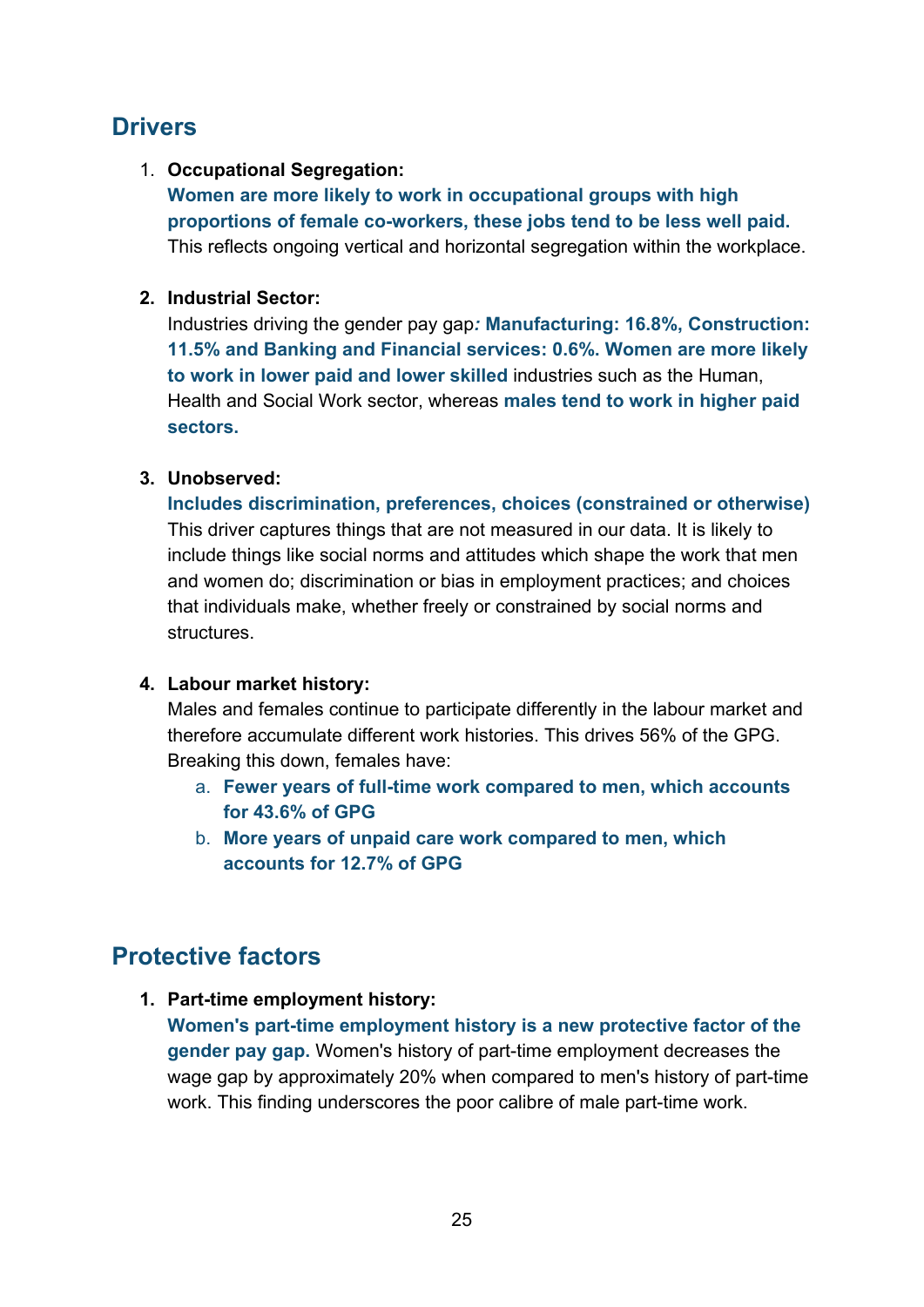#### **2. Institutional factors:**

**We found a strong protective effect from public sector employment;**  which offset 20% of the GPG. **Union membership** also tends to reduce GPG although the effect was very small at 1.2%. However, not all institutional factors help narrow the GPG. The overall protective effect is 16% due to other institutional factors, which tend to widen the GPG by 5%. They include **tenure of the current employment** and **large firms with employees 50 or greater**.

#### **3. Education:**

With women's advancement in educational attainment, women now have slightly more years of education than men, more highly educated women have access to jobs that offer high levels of pay. As such, **the level of education is found to offset the GPG by 4%.**

[Figure 3](#page-24-1) also presents the top three factors that *decrease* the gender pay gap, we call these protective factors. Analyses of the latest available data suggest that some, but not all, of the factors previously identified, remain important. We previously found institutional factors to decrease the gender pay gap. As in our 2010 report, these institutional factors are an aggregated category of: public sector employment, union membership, firm size, and job tenure. We again find public sector employment to protect against the gender pay gap, as does union membership. The effect of firm size and job tenure are marginal in this aggregate category in 2014/2015 however. Using data from 2014/2015, we find education to *reduce* the pay gap and find that differentials in educational attainment between women and men account for 3.5% of the protective factors of the GPG. While in our 2010 report, differentials in education increased the pay gap, accounting for 5% of the overall GPG. This can be attributed to the increase in overall educational attainment for both genders to nearly 13 years (men: 12.90, women: 12.99 years respectively, see [Table A2\)](#page-33-0) from just over 12 years (men: 12.34, women: 12.18 years in 2007, Olsen et al., 2010a). Additionally, highly educated women also benefit from a narrow wage gap if they engage in public sector employment and male-dominant occupations, which can lead to compounding effects on the wage gap.

One of the biggest differences in our findings using 2014/15 data concerns the impact of part-time work history. In our 2010 report, prior history of part-time work was a driver of the gender pay gap; it accounted for 5% of the pay differential between men and women using 2007 data. Using the latest available data, we find prior exposure to part-time work to *protect* female pay and to *decrease* the gender pay gap. Specifically, we find that if women held similar amounts of the type of parttime work history that men have, the gender pay gap would increase by 20% and that women earn £0.33 more than men given their superior part-time employment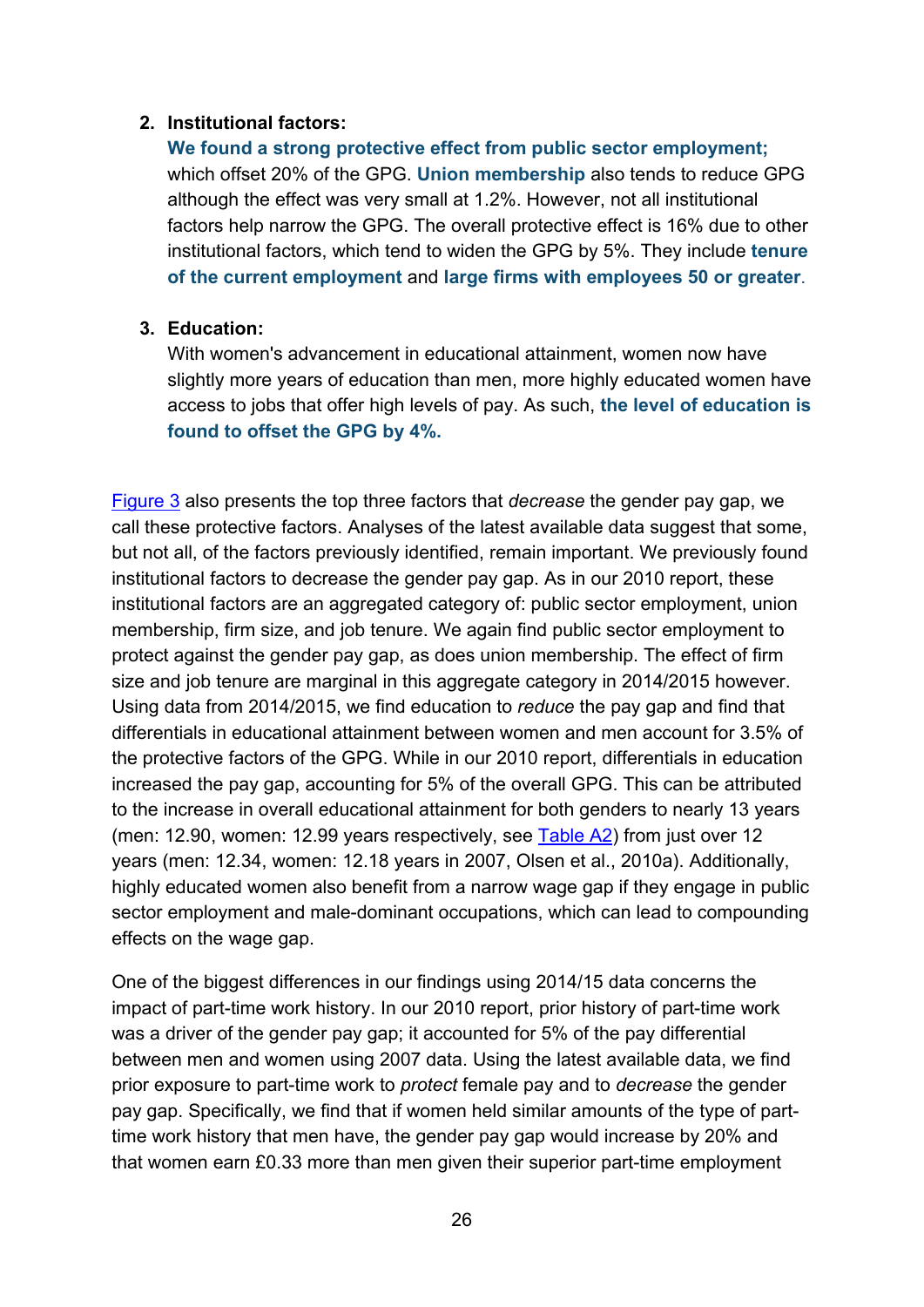history. Why do we observe such a change? It appears that there has been a calibre shift in the quality of part-time employment for men and women. For men, since 2007, there has been an increase in male part-time employment from 9.7% in 2007 to 11.9% in 2015 (OECD, 2016: 227-228) at a time of recession when job quality and wages tend to be in decline. This is also reflected in the rise in men who are involuntary part-time from 1.8 to 3.5% of all male employment between 2007 and 2014 (OECD, 2016: p.228).

We also note that the calibre of part-time work for men, the majority of whom avoid reduced-hour employment, is rather poor. For our sample, we find that 18% of men in part-time jobs are on temporary contracts, compared to 8% of women in part-time jobs (see [Table 2](#page-18-1) of this report). Indeed, the poor quality of part-time employment for men is clearly illustrated in the negative part-time gender pay gap (found when comparing female part-time wages to male part-time wages) using ASHE data (ONS, 2016b). For women, there has been no similar rise in female part-time employment between 2007 and 2015 (OECD, 2016). Rather there is some evidence that some women in part-time posts have comparatively good job quality (e.g. Gash and Inanc, 2013). These women may be 'retention part-time workers', those with valued and highly remunerated human capital, who are some of the few able to negotiate reductions in their hours with their employers in their pursuit of work-life balance. We may also be identifying the effects of changes in employment law concerning the Right to Request Flexible Working, which support workers with care responsibilities in their pursuit of reduced-hour employment. This policy is likely to improve the quality of part-time employment if it increases employees' chances of negotiating reduced-hour employment with their employers.

## <span id="page-27-0"></span>**Changes in the drivers and protective factors**

Overall, we have found a slight decline in the gender pay gap in the UK, and have found that many of the primary predictors of the GPG, both positive and negative, to be the same. However, there were also some notable differences in our findings, which suggest real changes in wage incentive structures since our 2010 report. One of the most significant differences concerns the change in the effect of a prior history of part-time work on the gender pay gap. In our earlier work, we found a history of part-time work to drive the gender pay gap, accounting for 5% of the pay differential between men and women in 2007. Using the latest available data we find prior exposure to part-time work to protect female pay and decrease the gender pay gap. We attribute this change, firstly, to the rise in male part-time employment, which is of poor quality and, secondly, to increased proportions of female 'retention part-time workers'. This suggests that policies to improve the quality of part-time work, especially for men, might be necessary. It also underscores the ongoing tendency for women, and not men, to reduce their working-hours to support work-life balance.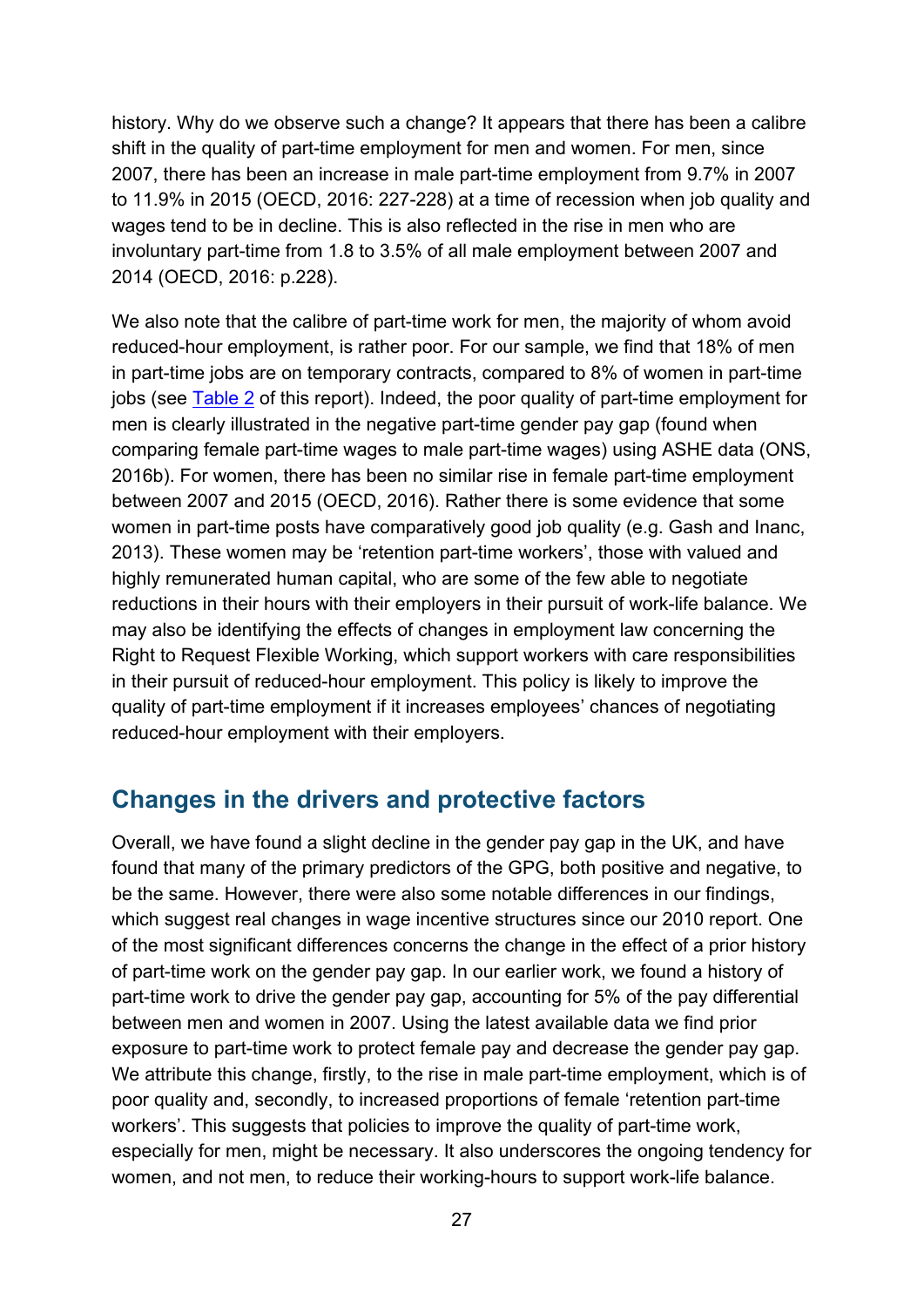Policies supporting men in their pursuit of reduced-hours employment might also be useful here. Another noticeable change concerns the role of education. While in 2007 educational differentials increased the gender pay gap in 2014/15 it has become a protective factor helping women access higher wages. This is due in part to increased levels of education overall among both men and women compared to 2007.

Finally, there have been considerable changes in the UK labour market since our last report in 2010, which had 2007 as its final data point, a time period that was precrisis. 2008 saw a dramatic decline in the employment rate in the UK and strong increases in unemployment (OECD, 2016). There has also been a strong decline in real wages since 2009, with a 10% fall of average hourly pay after 2007 (ibid). Inevitably, some of the changes in the predictors of the gender pay gap observed in this report reflect the different landscape of remuneration in the UK today.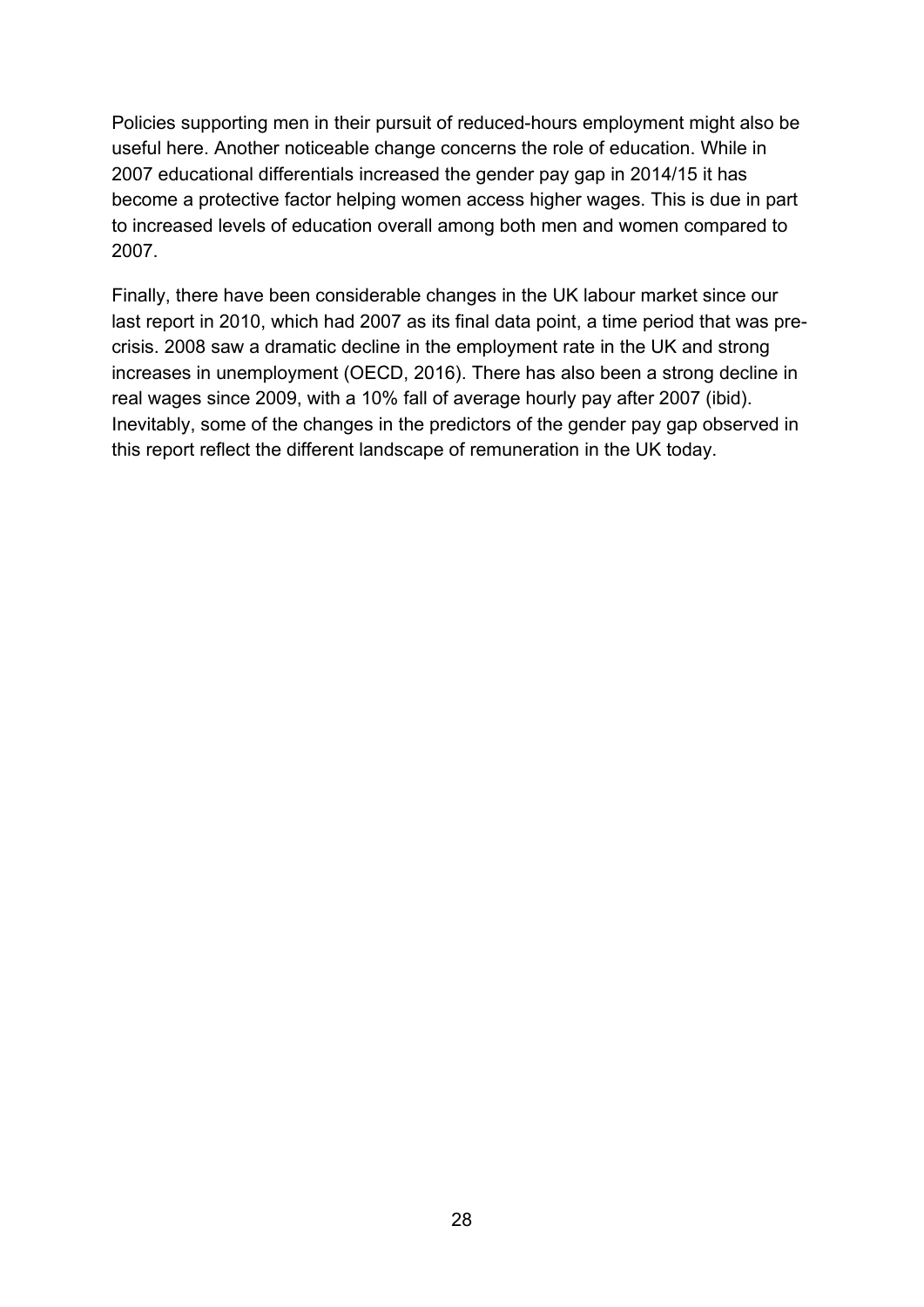# <span id="page-29-0"></span>**8. Addendum: Recent changes in the gender pay gap**

We present [Table 5](#page-30-0) to provide additional context to our estimates of the decline in the gender pay gap by showing estimates of the GPG in 2009/2010 (we also include the estimates of the GPG for 2014/2015 for ease of reference). It is very important to note here that real wage levels for 2014/2015 are *lower* than they were in 2009/2010. Typically, outside recessionary periods, we would expect a rise in real wages over time.

Our analysis of the GPG in 2009/2010 and 20014/2015 shows the GPG to have declined over time, which is a welcome development. However, it is vital to note that *this decline has come at the expense of wage growth for both men and women*, and in particular at the disproportionate expense of men's real hourly pay. This means that part of the gender pay gap victory in recent years has due to declining real wages for both genders, with men being the biggest losers in terms of pay rates. This finding is consistent with findings from the ONS using the Monthly Wages and Salaries Survey, published in their labour market statistical bulletin (ONS, 2016a).

As with [Table 3,](#page-20-1) we present two versions of the overall GPG. One has men's fulltime wage as the denominator and the second has men's overall wage as the denominator. The pay gap during 2009/2010 and 2014/2015 declined from 14% to 13%. By ONS measurement methods, the decline is from 20% to 19.3% over the same time period (ONSb, 2016).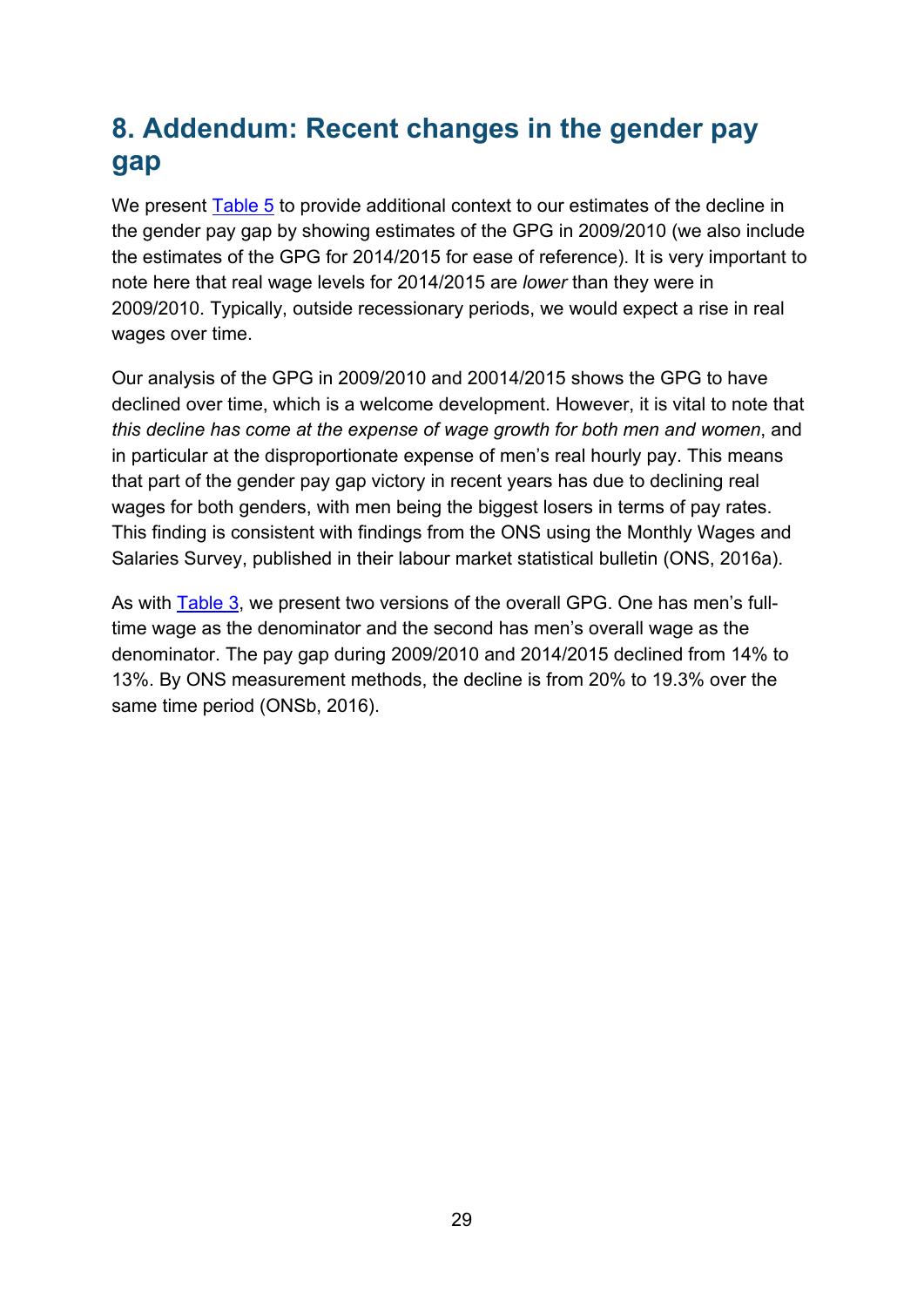<span id="page-30-0"></span>

|                                  | <b>Female</b><br>hourly<br>pay in £ | <b>Male</b><br>hourly<br>pay in £ | <b>Overall pay</b><br>gap (1):<br>full-time<br>male<br>denominator | <b>Overall pay</b><br>gap (2):<br>all male<br>denominator |  |  |  |  |  |
|----------------------------------|-------------------------------------|-----------------------------------|--------------------------------------------------------------------|-----------------------------------------------------------|--|--|--|--|--|
| <b>UKHLS Wave 6, 2014/2015</b>   |                                     |                                   |                                                                    |                                                           |  |  |  |  |  |
| Full time                        | 10.85                               | 12.34                             |                                                                    |                                                           |  |  |  |  |  |
| Part-time<br>$(<$ 30 hrs a week) | 9.77                                | 10.07                             |                                                                    |                                                           |  |  |  |  |  |
| All employees                    | 10.47                               | 12.09                             | 13.1%                                                              | 13.4%                                                     |  |  |  |  |  |
| <b>UKHLS Wave 1, 2009/2010</b>   |                                     |                                   |                                                                    |                                                           |  |  |  |  |  |
| Full time                        | 11.08                               | 12.76                             |                                                                    |                                                           |  |  |  |  |  |
| Part-time<br>$(<$ 30 hrs a week) | 9.89                                | 9.98                              |                                                                    |                                                           |  |  |  |  |  |
| All employees                    | 10.66                               | 12.46                             | 14.1%                                                              | 14.4%                                                     |  |  |  |  |  |

#### **Table 5 Comparing the gender pay gap over time**

Notes: We apply the following general formula to calculate of the gender pay gap:  $(\overline{y}_{m} - \overline{y}_{f})/\overline{y}_{m}$ . Where Ym is the mean of all male wages and Yf is the mean of all female wages. The first (1) has fulltime men as the denominator while the second (2) has all working men as the denominator, and (2) is the ONS standard definition. The wage data used here excludes those earning less than 1 pound an hour and those earning more than 100 pounds an hour and those who work for less than 5 hours a week. This table uses waves 1 + 6 of the UKHLS. The data is weighted by the relevant crosssectional weight, and includes proxy interviews. We exclude the Immigrant and Ethnic Minority Booster (IEMB) sample which was first collected in wave 6 of the UKHLS The table presents estimates of mean hourly pay in GBP. Our sample consists of those aged 16-65 years, who are employees. We include paid overtime in our assessment of hourly pay.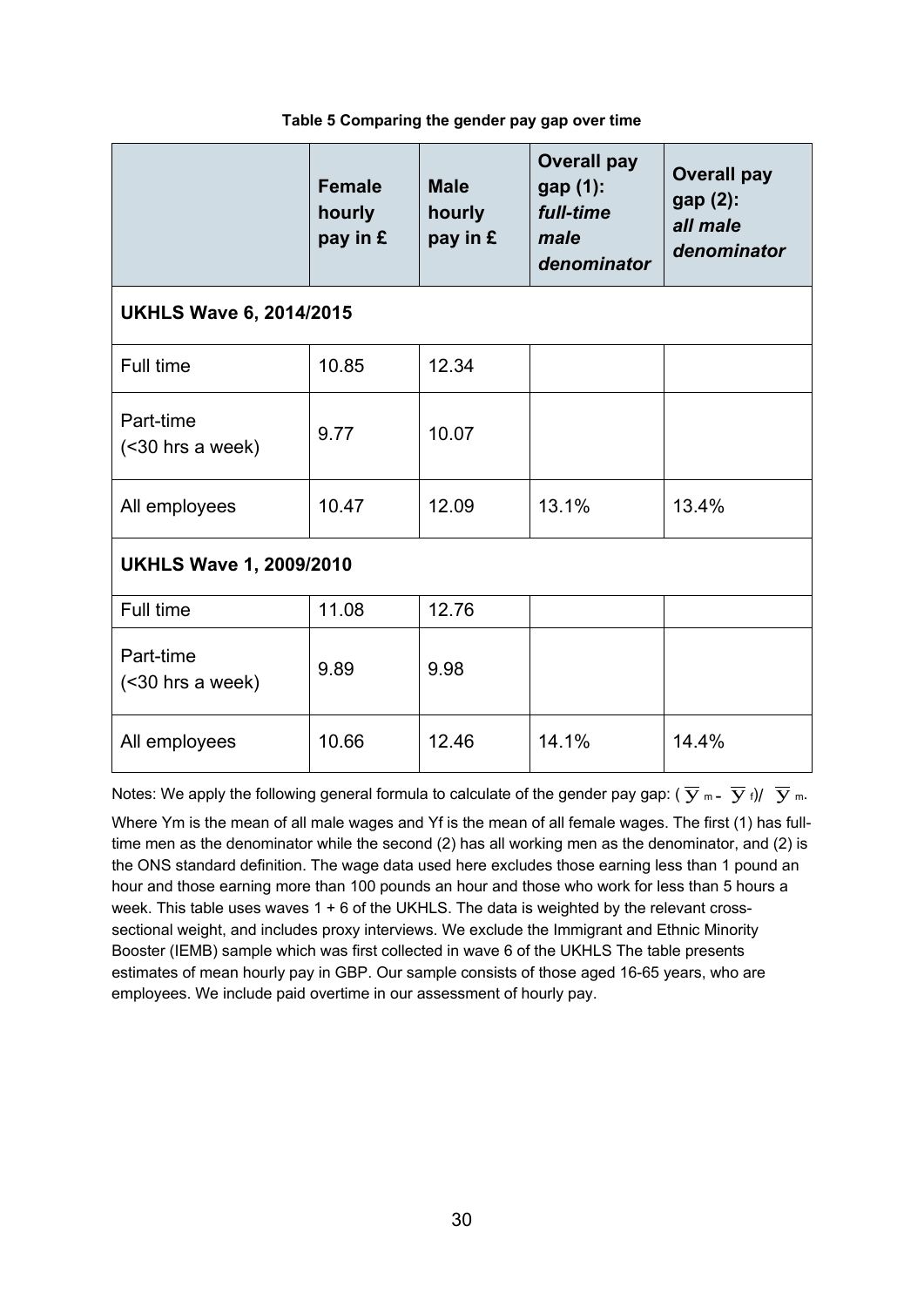## **Appendix**

**Figure A: Point estimates of gross hourly wages by key percentiles of interest**.



**Percentile Estimates of Gross Hourly Wages - ASHE versus UKHLS**

<span id="page-31-1"></span><span id="page-31-0"></span>Notes. Both data have been weighted by the relevant cross-sectional weights and both select on: those aged 16-65 years of age. We excluded those earning less than 1 pound an hour and those earning more than 100 pounds an hour and those who work for less than 5 hours a week.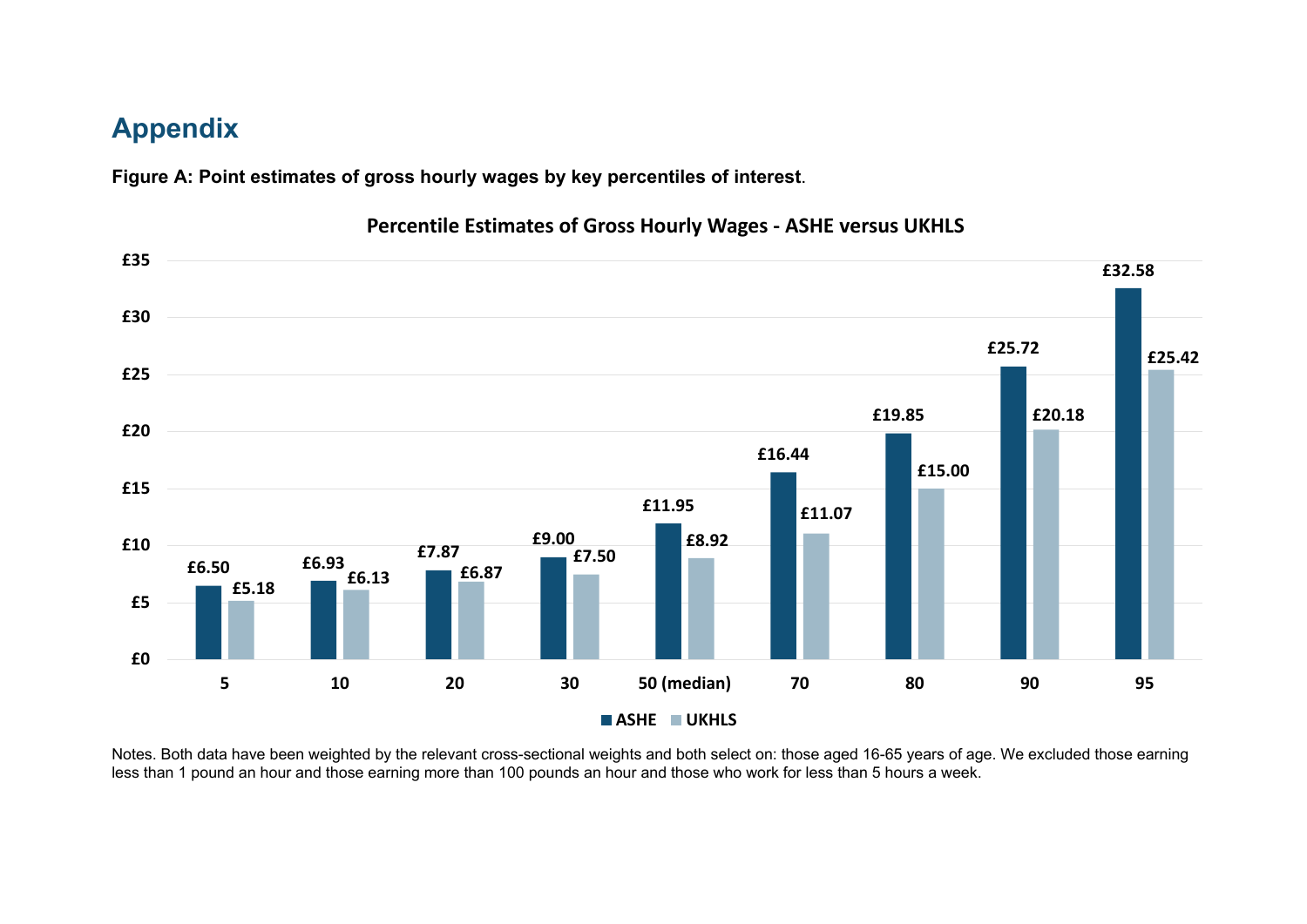<span id="page-32-0"></span>

| Seq.           | <b>SOC2-digit Category Name</b>                          | Percentage<br><b>Male</b><br>(2014/5) |
|----------------|----------------------------------------------------------|---------------------------------------|
| $\mathbf{1}$   | Skilled construction and building trades                 | 98.9                                  |
| $\overline{2}$ | Skilled metal and electrical trades                      | 98.5                                  |
| 3              | Transport and mobile machine drivers and operatives      | 94.2                                  |
| 4              | Skilled agricultural trades                              | 86.5                                  |
| 5              | Elementary trades, plant and storage related occupations | 84.3                                  |
| 6              | Science and technology professionals                     | 83.5                                  |
| $\overline{7}$ | Process, plant and machine operatives                    | 79.2                                  |
| 8              | Science and technology associate professionals           | 74.4                                  |
| 9              | Protective service occupations                           | 74.1                                  |
| 10             | Corporate managers                                       | 61.7                                  |
| 11             | Textiles, printing and other skilled trades              | 60.2                                  |
| 12             | Culture, media and sports occupations                    | 58.1                                  |
| 13             | Managers and proprietors in agriculture and services     | 56.5                                  |
| 14             | Business and public service professionals                | 55.3                                  |
| 15             | Business and public service associate professionals      | 52.7                                  |
| 16             | Health professionals                                     | 44.6                                  |
| 17             | Elementary administration and service occupations        | 41.7                                  |
| 18             | Customer service occupations                             | 32.7                                  |
| 19             | Teaching and research professionals                      | 32.2                                  |
| 20             | Sales occupations                                        | 30.6                                  |
| 21             | Leisure and other personal service occupations           | 30.2                                  |
| 22             | Administrative occupations                               | 28.6                                  |
| 23             | Health and social welfare associate professionals        | 15.8                                  |
| 24             | Caring personal service occupations                      | 11.1                                  |
| 25             | Secretarial and related occupations                      | 5.3                                   |

# **Table A1: Percentage Male by SOC 2-digit Category Name**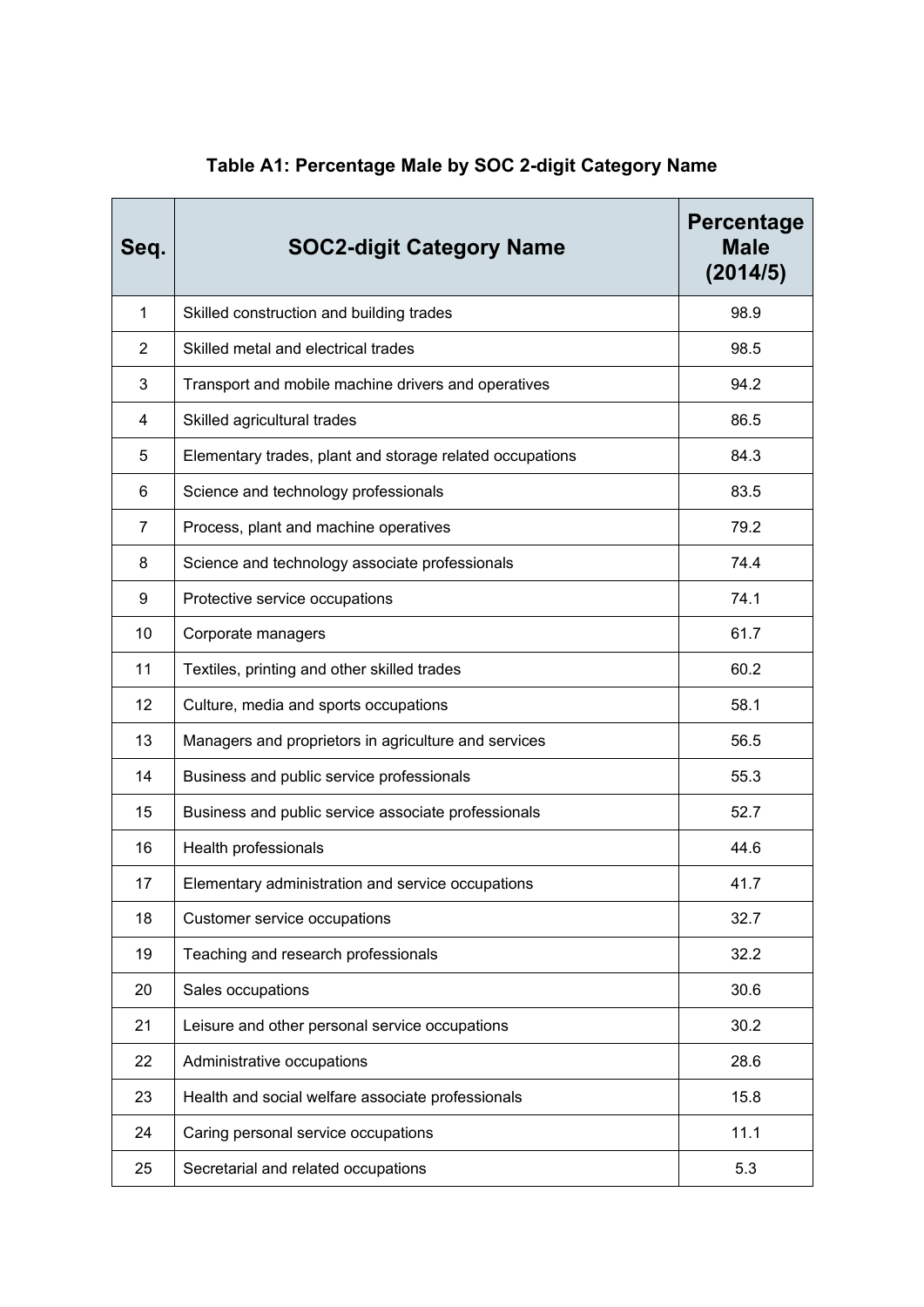| NOTE: Positive Value Shows Male Advantage |                  |         |           |           |                                                 |                                                           |          |                                   |                          |                                            |                                              |          |
|-------------------------------------------|------------------|---------|-----------|-----------|-------------------------------------------------|-----------------------------------------------------------|----------|-----------------------------------|--------------------------|--------------------------------------------|----------------------------------------------|----------|
|                                           | $X_{m}$          | $X_f$   | $\beta_m$ | $\beta_f$ | $(Xm-Xf)^*\beta m$                              | $(\beta m - \beta f)^* Xf$                                |          | $(Xf$ -Xm $)*$<br><b>Boverall</b> | $\beta_{\text{overall}}$ |                                            |                                              |          |
|                                           | Men's<br>average | Women's | Men's     |           | average coefficient coefficient (Quantities): A | Women's Effect of levels Effect of returns<br>(Slopes): B | $=A+B$   | Net effect Simulation<br>effect   | Overall<br>coefficient   | Simulation as<br>a % of the<br>reduced gap | Graphed figures as a<br>% of the reduced gap |          |
| Female                                    | 0.000            | 1.000   | 0.000     | 0.000     | 0.000                                           | 0.000                                                     | 0.000    | $-0.037$                          | $-0.037$                 | 35.2%                                      | Female                                       | 35.2%    |
| Full-time years                           | 17.944           | 11.294  | 0.036     | 0.022     | 0.237                                           | 0.149                                                     | 0.385    | $-0.189$                          | 0.028                    | 179.0%                                     | Full years                                   | 43.6%    |
| Full-time years squared                   | 526.631          | 237.565 | $-0.001$  | 0.000     | $-0.180$                                        | $-0.058$                                                  | $-0.238$ | 0.143                             | 0.000                    | $-135.4%$                                  |                                              |          |
| Years of education                        | 12.896           | 12.986  | 0.041     | 0.041     | $-0.004$                                        | 0.007                                                     | 0.003    | 0.004                             | 0.041                    | $-3.5%$                                    | Educ.years                                   | $-3.5%$  |
| Insider: In current job>4 years           | 0.966            | 0.956   | 0.192     | 0.178     | 0.002                                           | 0.013                                                     | 0.015    | $-0.002$                          | 0.189                    | 1.8%                                       | Institutions*                                | $-15.9%$ |
| Outsider: In current job<1 year           | 0.004            | 0.012   | $-0.185$  | 0.128     | 0.002                                           | $-0.004$                                                  | $-0.002$ | 0.001                             | 0.070                    | $-0.6%$                                    |                                              |          |
| Occupational segregation<br>(male % * 10) | 6.029            | 3.440   | 0.001     | 0.024     | 0.003                                           | $-0.079$                                                  | $-0.076$ | $-0.020$                          | 0.013                    | 19.1%                                      | Segregation                                  | 19.1%    |
| Firm size 25-49                           | 0.135            | 0.153   | 0.143     | $-0.054$  | $-0.003$                                        | 0.030                                                     | 0.028    | 0.001                             | 0.028                    | $-0.5%$                                    |                                              |          |
| Firm size 50-499                          | 0.338            | 0.313   | 0.087     | 0.061     | 0.002                                           | 0.008                                                     | 0.010    | $-0.002$                          | 0.070                    | 1.7%                                       |                                              |          |
| Firm size 500+                            | 0.190            | 0.163   | 0.111     | 0.124     | 0.003                                           | $-0.002$                                                  | 0.001    | $-0.003$                          | 0.116                    | 2.9%                                       |                                              |          |
| Public sector employment                  | 0.239            | 0.445   | 0.033     | 0.149     | $-0.007$                                        | $-0.052$                                                  | $-0.058$ | 0.021                             | 0.103                    | $-20.1%$                                   |                                              |          |
| Union membership                          | 0.291            | 0.341   | $-0.014$  | 0.055     | 0.001                                           | $-0.023$                                                  | $-0.023$ | 0.001                             | 0.025                    | $-1.2%$                                    |                                              |          |
| SIC3: Manufacturing                       | 0.186            | 0.045   | 0.155     | 0.089     | 0.022                                           | 0.003                                                     | 0.025    | $-0.018$                          | 0.126                    | 16.8%                                      | $SIC3 + SIC4$                                | 28.3%    |
| SIC4: Construction                        | 0.058            | 0.009   | 0.290     | 0.115     | 0.014                                           | 0.002                                                     | 0.016    | $-0.012$                          | 0.249                    | 11.5%                                      |                                              |          |
| SIC7: Banking/financial services          | 0.144            | 0.138   | 0.117     | 0.106     | 0.001                                           | 0.001                                                     | 0.002    | $-0.001$                          | 0.117                    | 0.6%                                       | SIC7                                         | 0.6%     |
| Part-time years                           | 0.594            | 4.362   | $-0.003$  | 0.006     | 0.010                                           | $-0.039$                                                  | $-0.029$ | 0.030                             | 0.008                    | $-28.7%$                                   | Part years                                   | $-20.2%$ |
| Part-time years squared                   | 3.665            | 56.625  | 0.002     | 0.000     | $-0.108$                                        | 0.123                                                     | 0.016    | $-0.009$                          | 0.000                    | 8.5%                                       |                                              |          |
| Family care years                         | 0.002            | 1.695   | $-0.075$  | $-0.006$  | 0.128                                           | $-0.118$                                                  | 0.010    | $-0.013$                          | $-0.008$                 | 12.7%                                      | Family years                                 | 12.7%    |
|                                           |                  |         |           |           |                                                 |                                                           |          |                                   |                          |                                            | Total                                        | 100.0%   |

## **Table A2: Decomposition by Simulation 2014/5 Details**

<span id="page-33-0"></span>Source: UKHLS wave 6 (BHPS sample only).

Base: All individuals aged 16-65 who are employed.

Institutions include insider, outsider, firmsize, public sector employment and union membership.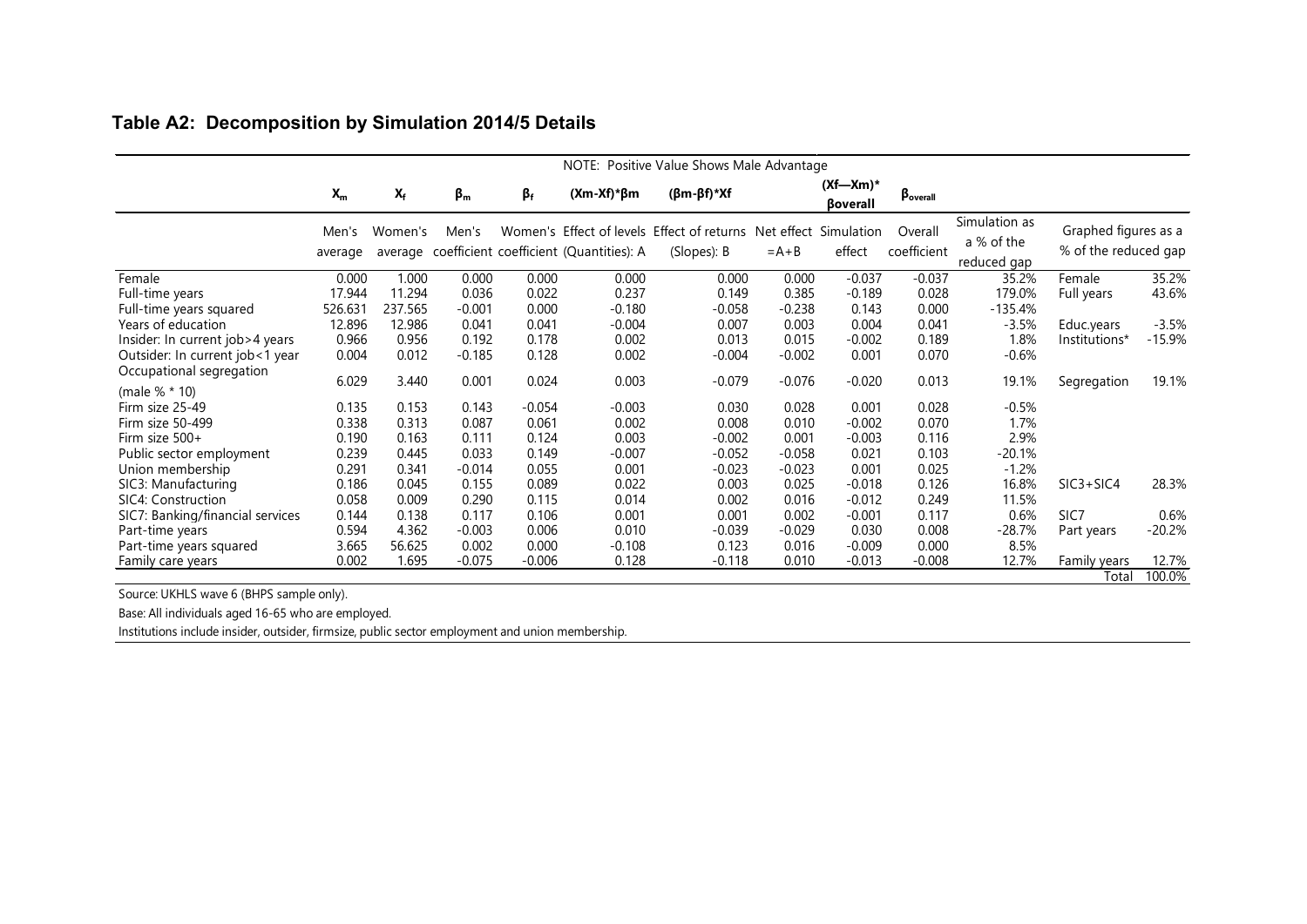# <span id="page-34-0"></span>**Bibliography**

- Blossfeld, H.-P., Drobnič, S., & Rohwer, G. (2001). Careers of Couples in Contemporary Societies: From Male Breadwinner to Dual Earner families. Oxford University Press.
- Boll, C., Leppin, J., Rossen A., and Wolf, A. (2016) *Magnitude and Impact Factors of the Gender Pay Gap in EU Countries*, Luxembourg: Report for the European Commission. Doi: 10.2838/273601, URL [http://ec.europa.eu/justice/gender](http://ec.europa.eu/justice/gender-equality/files/gender_pay_gap/2016_factors_gpg_en.pdf)[equality/files/gender\\_pay\\_gap/2016\\_factors\\_gpg\\_en.pdf,](http://ec.europa.eu/justice/gender-equality/files/gender_pay_gap/2016_factors_gpg_en.pdf) accessed Feb. 2017.
- Brynin, M. 2017. The Gender Pay Gap. Research report 109. Pay Gaps Research. Equality and Human Rights Commission (EHRC). https://www.equalityhumanrights.com/sites/default/files/research-report-109 the-gender-pay-gap.pdf, accessed Feb. 2018.
- del Río, C., Gradín, C., and Cantó, O. (2011) The Measurement of Gender Wage Discrimination: The distributional approach revisited, *Journal of Economic Inequality*, Volume 9, Issue 1, pp 57–86. doi:10.1007/s10888-010-9130-7.
- Connolly, S., and Gregory, M. (2008) Moving Down: Women's Part-Time Work and Occupational Change in Britain 1991–2001, *The Economic Journal*, Volume 118, Issue 526, pp F52–F76.
- Gash, V. and Inanc, H. (2013) "Job Insecurity and the Peripheral Workforce"*,* in Duncan Gallie (eds*). Economic Crisis, Quality of Work and Social Integration*. Oxford University Press: Oxford.
- Oaxaca, R. L., and Ransom, M. R. (1994) On Discrimination and the Decomposition of Wage Differentials. *Journal of Econometrics,* Volume 61, Issue 1, pp 5-21.
- OECD (2016). *Employment Outlook*. Paris: OECD.
- Olsen, W., and S. Walby, S. (2004) *Modelling gender pay gaps* (Vol. 17). Manchester: Equal Opportunities Commission.
- Olsen, W., V. Gash, L. Vandecasteele, H. Heuvelman, and Walthery P. (2013) *The Gender Pay Gap In the UK Labour Market*, chapter 2 in G. Razzu, ed., Gender in the British Labour Market, Oxford University Press.
- Olsen, Wendy, H. Heuvelman, V. Gash, L. Vandecasteele, Walthery P. (2010a) The *Gender Pay Gap in The UK 1995-2007*. Research Report Number 1. London: Government Equalities Office. URL [http://webarchive.nationalarchives.gov.uk/20100210214518/http://www.equaliti](http://webarchive.nationalarchives.gov.uk/20100210214518/http:/www.equalities.gov.uk/publications_and_research/research/the_gender_pay_gap_in_the_uk.aspx)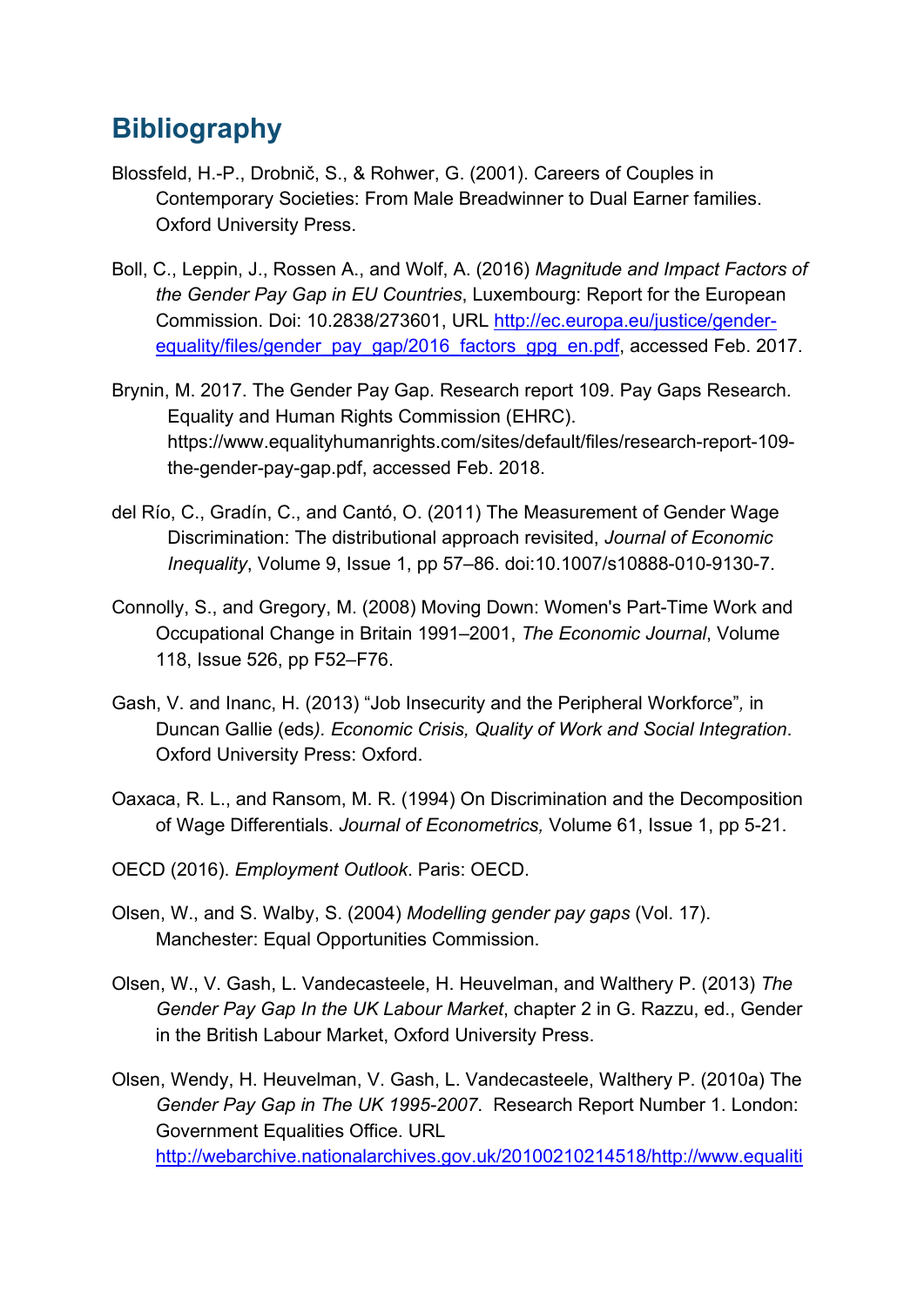es.gov.uk/publications and research/research/the gender pay gap in the u [k.aspx](http://webarchive.nationalarchives.gov.uk/20100210214518/http:/www.equalities.gov.uk/publications_and_research/research/the_gender_pay_gap_in_the_uk.aspx) .

Olsen, Wendy, H. Heuvelman, V. Gash, and L. Vandecasteele (2010b). *Policy-Related Factors Offsetting Women's Low Pay in the UK, 2004-7*, Research Report Number 2 from the project, "The Gender Pay Gap in The UK 1995- 2007". London: Government Equalities Office.

[http://www.equalities.gov.uk/pdf/301113\\_GEO\\_GenderPayGap\\_Part2\\_acc.pdf](http://www.equalities.gov.uk/pdf/301113_GEO_GenderPayGap_Part2_acc.pdf) URL

[http://webarchive.nationalarchives.gov.uk/20100210214518/http://www.equaliti](http://webarchive.nationalarchives.gov.uk/20100210214518/http:/www.equalities.gov.uk/publications_and_research/research/the_gender_pay_gap_in_the_uk.aspx) [es.gov.uk/publications\\_and\\_research/research/the\\_gender\\_pay\\_gap\\_in\\_the\\_u](http://webarchive.nationalarchives.gov.uk/20100210214518/http:/www.equalities.gov.uk/publications_and_research/research/the_gender_pay_gap_in_the_uk.aspx) [k.aspx](http://webarchive.nationalarchives.gov.uk/20100210214518/http:/www.equalities.gov.uk/publications_and_research/research/the_gender_pay_gap_in_the_uk.aspx)

ONS Statistical Bulletin (2016a).

[https://www.ons.gov.uk/employmentandlabourmarket/peopleinwork/earningsan](https://www.ons.gov.uk/employmentandlabourmarket/peopleinwork/earningsandworkinghours/articles/supplementaryanalysisofaverageweeklyearnings/jan2017) [dworkinghours/articles/supplementaryanalysisofaverageweeklyearnings/jan201](https://www.ons.gov.uk/employmentandlabourmarket/peopleinwork/earningsandworkinghours/articles/supplementaryanalysisofaverageweeklyearnings/jan2017) [7,](https://www.ons.gov.uk/employmentandlabourmarket/peopleinwork/earningsandworkinghours/articles/supplementaryanalysisofaverageweeklyearnings/jan2017) accessed Feb. 2017.

ONS ASHE Results, 2016 provisional, (2016b) URL

[https://www.ons.gov.uk/employmentandlabourmarket/peopleinwork/earningsan](https://www.ons.gov.uk/employmentandlabourmarket/peopleinwork/earningsandworkinghours/bulletins/annualsurveyofhoursandearnings/2016provisionalresults) [dworkinghours/bulletins/annualsurveyofhoursandearnings/2016provisionalresult](https://www.ons.gov.uk/employmentandlabourmarket/peopleinwork/earningsandworkinghours/bulletins/annualsurveyofhoursandearnings/2016provisionalresults) [s,](https://www.ons.gov.uk/employmentandlabourmarket/peopleinwork/earningsandworkinghours/bulletins/annualsurveyofhoursandearnings/2016provisionalresults) accessed April 2017.

University of Essex. Institute for Social and Economic Research, NatCen Social Research and Kantar Public [producers]: Understanding Society: Waves 1-6, 2009-2015 [computer file]. 8th Edition. Colchester, Essex: UK Data Service [distributor], November 2016. SN: 6614, [http://dx.doi.org/10.5255/UKDA-SN-](http://dx.doi.org/10.5255/UKDA-SN-6614-8)[6614-8.](http://dx.doi.org/10.5255/UKDA-SN-6614-8)

Watson, I. (2010). Decomposing the Gender Pay Gap in the Australian Managerial Labour Market. *Australian Journal of Labour Economics*, *13*(1), 49–79. Retrieved from<http://134.7.80.110/files/295watson1.pdf>